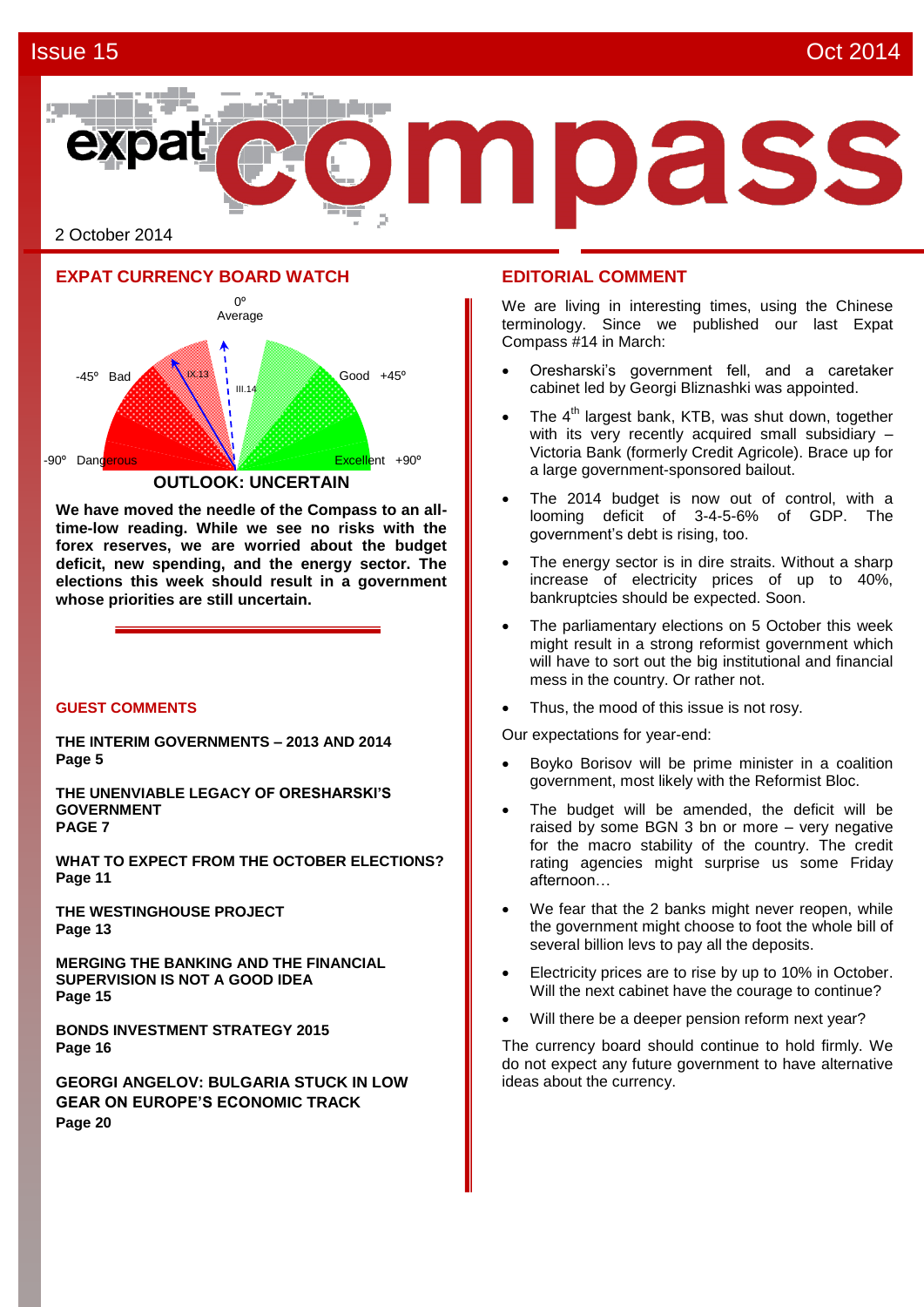## **EXPAT CURRENCY BOARD WATCH OUTLOOK: UNCERTAIN**  $0^{\circ}$ Average Sept 2014  $Good +45°$  -45**º** Bad -30**ºMarch 2014** -6**º** ı ı -90º Dangerous Excellent +90°

Read 'Uncertain' as a synonym for 'Negative'. We view the main risks for Bulgaria as political, not economic:

- Will there be a stable government?
- How populist or reformist will it be?
- Will it be as committed to the currency board and the macroeconomic stability as all governments and major parties have been since 1997, or will it have 'alternative' ideas?
- What will be the year-end budget deficit and debt/GDP ratio? We will consider any deficit over 3% as dangerous. However, even 4-5-6% is possible, considering the current public discussions.
- How will the KTB crisis unravel? We will not be happy with a full-scale bailout with taxpayer funds.
- What will be the new policies in the energy sector? Will the new government be brave enough to drastically increase the electricity prices? Or will bankpruptcies in the sector be avoided with a massive bailout from the budget?

The currency board by itself is as stable as always. The currency reserves of BNB generously cover all banknotes and coins in circulation. The risks are not in the coffers of the central bank but in the brains of the politicians.

*It is becoming more difficult to draw all the arrows and the dates in the picture. That is why we are also providing a table (see the next page) with all the historical data. The measure is angular degrees (º). The reading of the Compass can change between +90º (horizontal to the right, Excellent) and -90º (horizontal to the left, Dangerous). 0º is a neutral (vertical upwards, Average) reading*.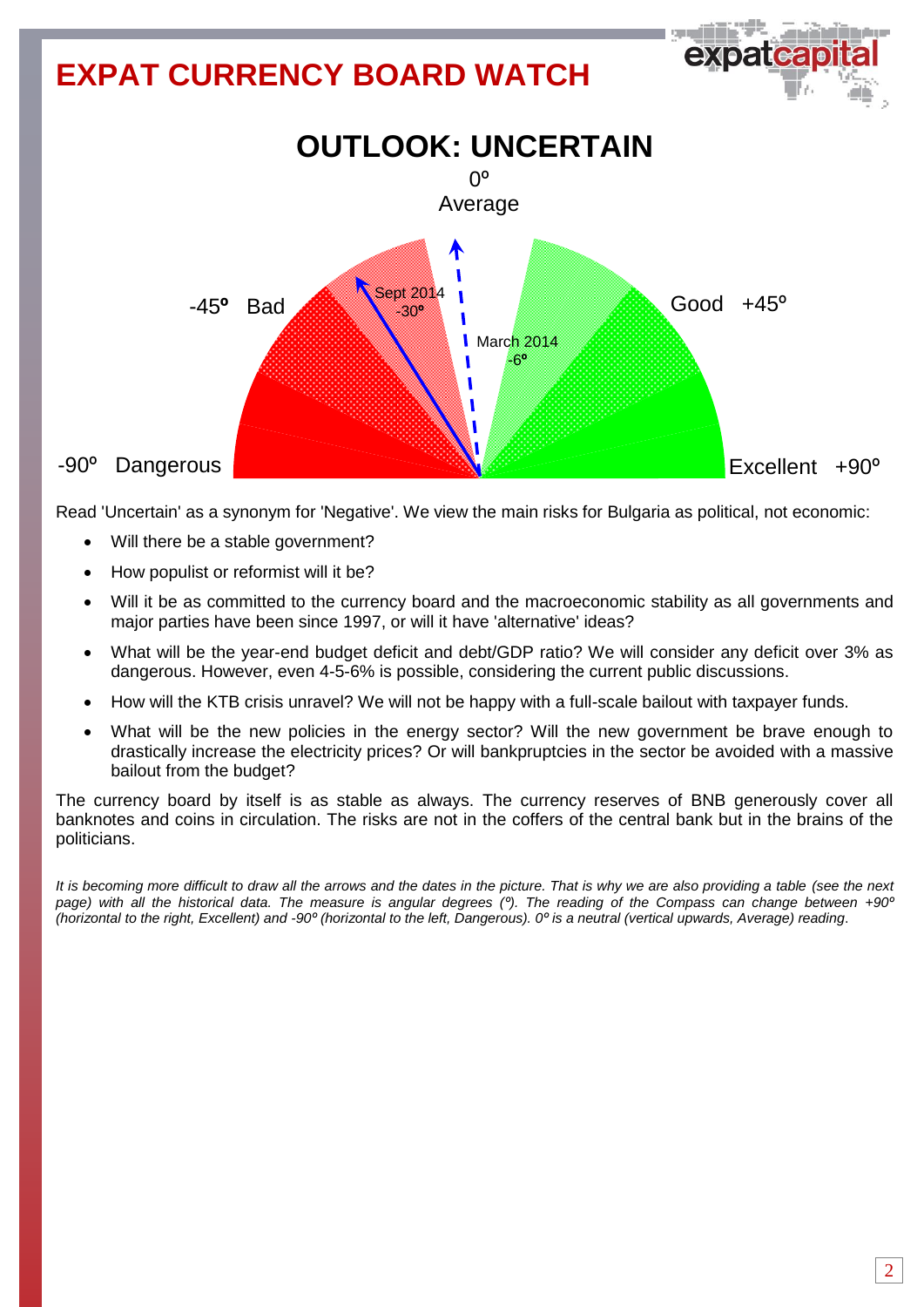|             |                                                              |               | <b>TALLA</b><br>٠Ļ                                                    |
|-------------|--------------------------------------------------------------|---------------|-----------------------------------------------------------------------|
| <b>Date</b> | <b>Reading of the</b><br><b>Compass (Angular</b><br>Degrees) | Change        | <b>Comment</b>                                                        |
| 2005        | $+64^{\circ}$                                                |               | Currency board very stable                                            |
| 2008        | $+44^{\circ}$                                                | $-20^\circ$   | Deterioration due to current account concerns                         |
| Jan 2010    | $+20^{\circ}$                                                | $-24^{\circ}$ | Deterioration due to budget and recession concerns                    |
| Mar 2010    | $+9°$                                                        | $-11^{\circ}$ | Deterioration due to budget and reforms concerns                      |
| Jun 2010    | <b>n</b> °                                                   | -9°           | Deterioration due to budget and reforms concerns                      |
| Oct 2010    | $+4^{\circ}$                                                 | $+4^\circ$    | Improvement due to exports growth                                     |
| Feb 2011    | $+8^{\circ}$                                                 | $+4^\circ$    | Improvement in many economic indicators                               |
| May 2011    | $+10o$                                                       | $+2^{\circ}$  | Smaller concerns about the budget                                     |
| Aug 2011    | $+12^{\circ}$                                                | $+2^{\circ}$  | Small budget and trade deficits                                       |
| Dec 2011    | $+14^{\circ}$                                                | $+2^{\circ}$  | Conservative 2012 budget, some pension measures                       |
| Feb 2012    | $+20^{\circ}$                                                | $+6^\circ$    | Troubles in the Eurozone; good 2012 budget                            |
| May 2012    | $-5^\circ$                                                   | $-25^\circ$   | Fiscal reserves falling sharply. Intentions to spend the Silver Fund  |
| Nov 2012    | $+5^\circ$                                                   | $+10^{\circ}$ | Successful Eurobond; good budget; Silver Fund forgotten               |
| Jan 2013    | $+15^{\circ}$                                                | $+10^{\circ}$ | Almost balanced 2012 budget                                           |
| Feb 2013    | $0^{\circ}$                                                  | $-15°$        | Government resigns; fiscal reserves depleted; pre-election populism   |
| May 2013    | $+4^{\circ}$                                                 | $+4^{\circ}$  | Good caretaker government; no street protests; rising fiscal reserves |
| Jul 2013    | <b>NOT PUBLISHED</b><br>$-10o$                               | $-14^{\circ}$ | Unstable government; increased 2013 budget deficit; populism          |
| Nov 2013    | <b>NOT PUBLISHED</b><br>$-8^{\circ}$                         | $+2^\circ$    | More stable government; better public finances                        |
| Mar 2014    | $-6^\circ$                                                   | $+2^{\circ}$  | Stable government; better public finances; watch the energy sector    |
| Sept 2014   | $-30^\circ$                                                  | $-24^\circ$   | Risk of a populist government; KTB crisis; budget out of control      |

**Contract In the Se** 

expate

٠

discount

How to assess the stability of the currency board and to predict any danger of devaluation? We suggest the following check-list of 16 questions and provide our answers:

| <b>ISSUE</b>                                                                                                                                                                                                                                      | <b>OLD</b>   | <b>NEW</b> | <b>COMMENTS</b>                                                                                     |
|---------------------------------------------------------------------------------------------------------------------------------------------------------------------------------------------------------------------------------------------------|--------------|------------|-----------------------------------------------------------------------------------------------------|
| <b>I. Political issues</b><br>1. Does the government support the currency board?<br>2. Does the Central Bank support the currency board?<br>3. Do the European institutions (EC, ECB)<br>support Bulgaria in joining the ERM II and the Eurozone? | ++<br>+++    | ٠          | Expecting a new government<br>Yes, absolutely<br>Not much                                           |
| II. Budget and debt<br>4. Budget balance<br>5. Budget spending<br>6. Government debt<br>7. Foreign liabilities of the private sector<br>8. Fiscal reserves                                                                                        | ٠            |            | 2014 budget out of control<br>Rising - banks, health, energy<br>Low, rising<br>High, falling<br>Low |
| III. Economic cycle related issues<br>9. GDP growth<br>10. Inflation<br>11. Unemployment<br>12. Strength of the banking system                                                                                                                    | $+ + +$<br>٠ | Œ          | Just above zero<br>Deflation (also not good)<br>Average<br>Uncertain                                |
| <b>IV. External balances</b><br>13. Current account deficit, trade deficit<br>14. Foreign direct investment<br>15. Revenues from international tourism<br>16. Foreign exchange reserves                                                           | ++<br>+++    | ++<br>+++  | Stable<br>Low<br>Good<br>High                                                                       |

### Legend: **Good** Bad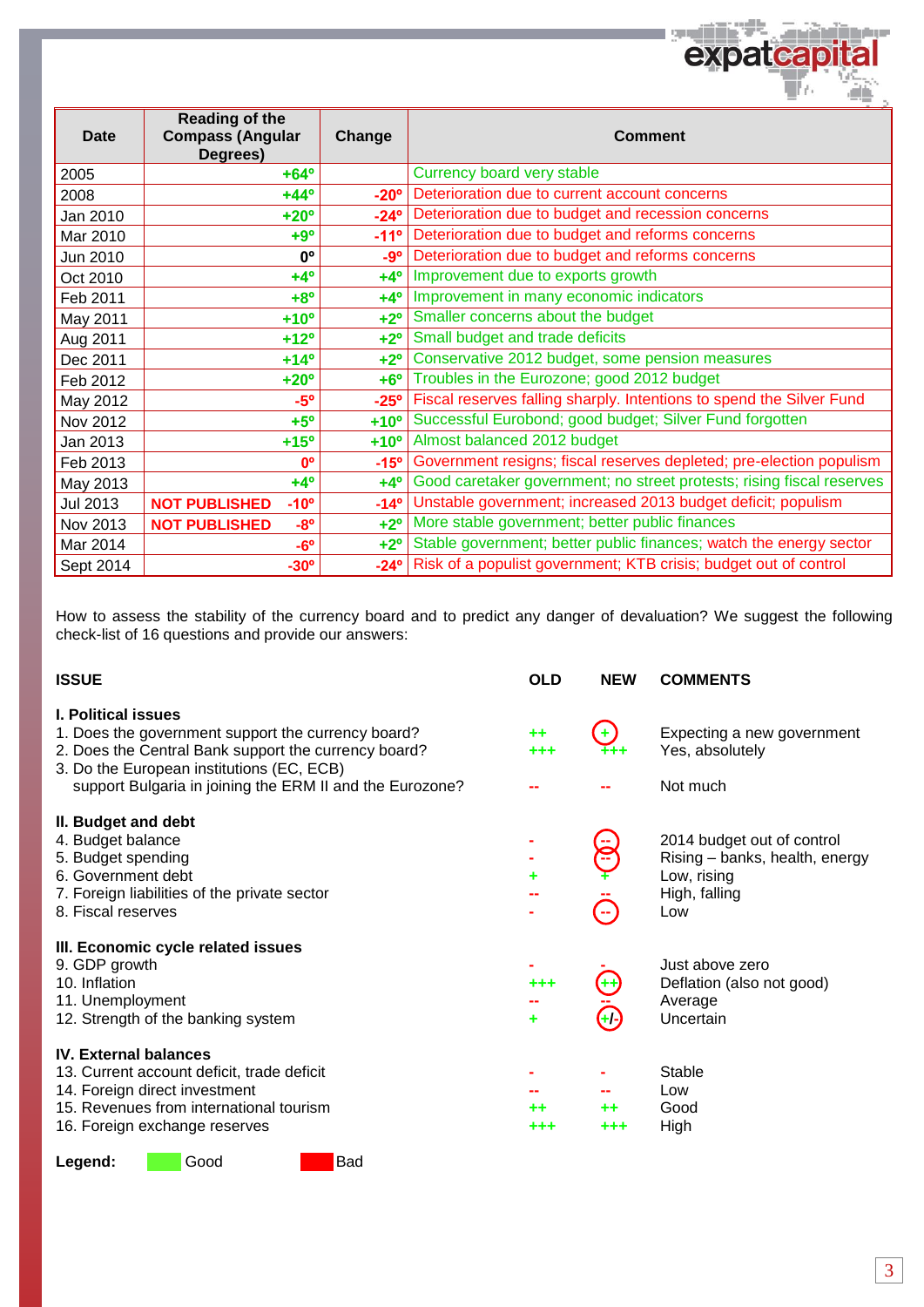# **INDICATORS, 2014**



### **І) Budget Surplus/Deficit, % GDP, 2014**



### **III) Government Debt, % GDP, 2014, Year-End**



**V) Inflation, %, 2014, Year-End**



**ІІ) Budget Spending, % GDP, 2014**



**ІV) Real GDP Growth, %, 2014**



### **VІ) Current Account Deficit, % GDP, 2014**



### **VII) Unemployment, %, 2014, Year-End**

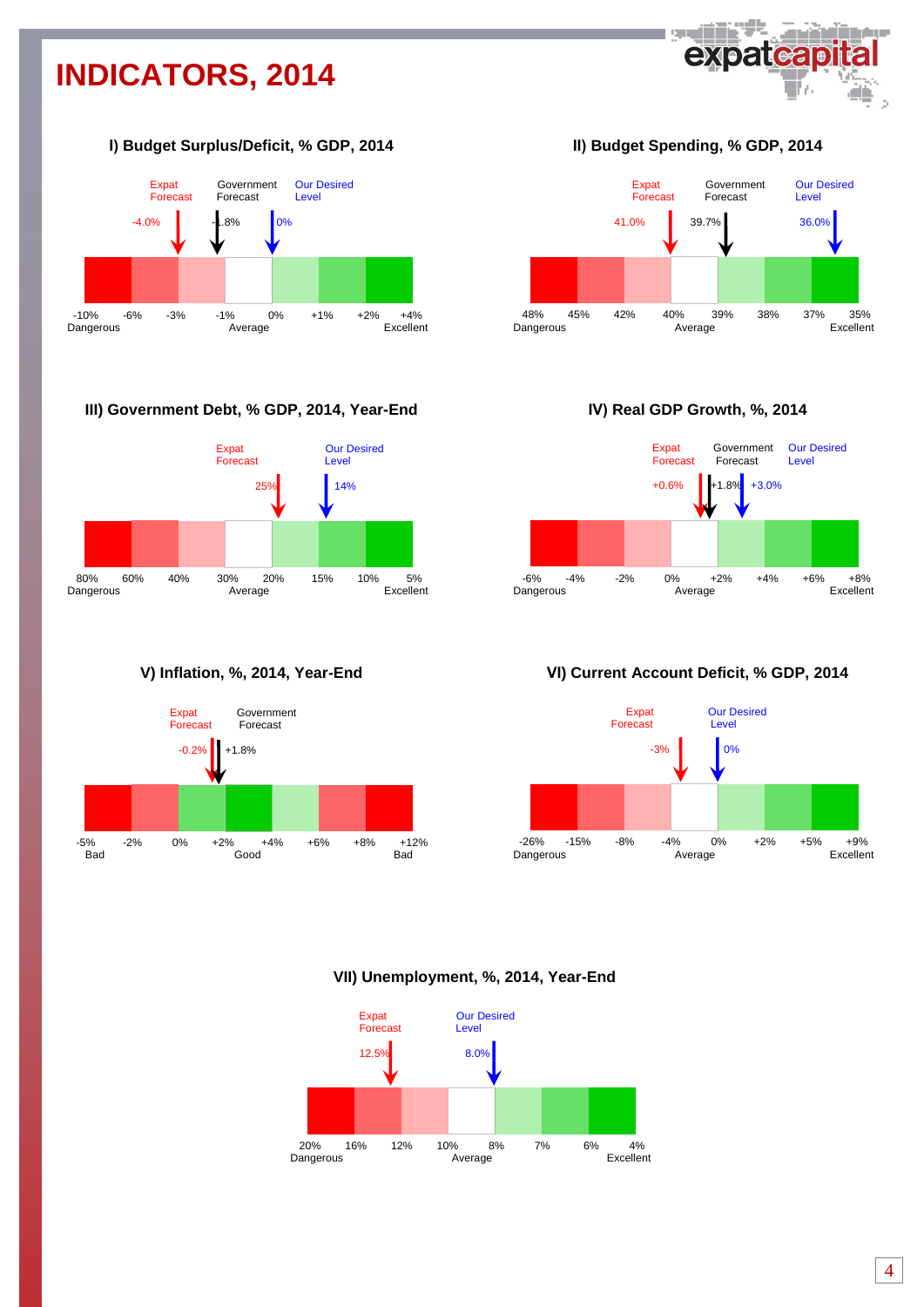### **'FEED THE ANIMALS AND TOUCH NOTHING' – EPISODE 2**

### **The 2 achievements of the 2013 interim government**

In an article in Compass 13, we made some suggestions about what the 2013 caretaker government led by Marin Raykov could possibly achieve within 3 months or so. Then, in Compass 14, we presented our evaluation of the results. The bottom line was:

- 1. Marin Raykov's government coped with 2 issues very well:
	- It managed to **calm down the protests** and made people leave the streets and go home in expectation of the early parliamentary elections.
	- It improved significantly the country's fiscal position. While it inherited a surprisingly large deficit in Jan-Feb 2013, it left office with a **surplus!** A good example which the new interim cabined should follow.
- 2. However, on one front it failed, in our view. The **organization of the elections** was one of the worst since 1990:
	- Several hundred thousand ready-to-use ballots were discovered in a printing shop, and they should clearly not have been there.
	- For the first time since 1990, the media did not observe the one-day 'contemplation period'. Although no election propaganda was allowed on the Saturday preceding the Sunday elections, there were significant violations of that rule. Again, no efforts on behalf of the government to prevent this from happening.
	- The parties misbehaved in the usual way, which also included the purchasing of votes. The government did not do anything meaningful in this area, either.
	- Also for the first time since 1990, on the night following the elections, the government was physically absent from the congress centre where the election results were formally announced. The parties were left to organize the press-conferences themselves. A group of minor parties conquered the microphones and spoke on all TV channels for over an hour. The feeling was that the country had no government at all.
	- Also for the first time since 1990, the winning party (GERB) contested the election results in front of the courts. As expected, this appeal had no concrete results, but the bitter taste remained.
- 3. We do not remember anything that the interim government has achieved in any other area. One potentially useful step was the detailed analysis of the energy sector. As we had feared, however, the

following left-wing government threw it in the garbage and followed even more populist policies which have now left the sector in an even greater mess than it was in a year ago.

*In the old Soviet-era joke, a dog and a monkey were driving the spaceship, while the cosmonaut was only supposed to 'feed the animals and touch nothing'. Hence, the title of this article.* 

In our modest opinion, it is not a worthy cause for the members of a government just to go to work, sign a pile of routine papers, attend routine meetings, and then leave office. We did not notice any major achievements in 2013. Similarly, we do not expect any in 2014, either. Of course, we would be happy to be positively surprised.

### **What can we realistically expect of the 2014 interim government?**

The term of Bliznashki's caretaker government will not be over with the 5 October 2014 parliamentary elections. A new regular government will have to be formed before this one ceases to exist. How many weeks the process will take remains to be seen. Our guess is for a short period of 16 days after the election date. The country is in a painful 'vacuum' period, a new budget has to be passed, and a banking mess to be sorted out – to start with.

The interim government can still do a lot. The new ministers are well educated and capable professionals. However, we conservatively insist on just 2 relatively straightforward priorities:

- 1. Reduce the **budget deficit** and possibly switch to a **surplus** until a new cabinet is formed. The fact that the last parliament did NOT amend the budget to allow the interim government to borrow an additional BGN5bn or so (some 6% of GDP – a very large number) is positive, in our view. It is easy to borrow and spend billions. It is more difficult to achieve results without borrowing and spending billions, but for that one needs to improve tax collection and to prioritize. Will this be achieved? The new finance minister Rumen Porozhanov has a chance of matching Minister Kalin Hristov's achievement of 2013.
- 2. Organize better **parliamentary elections** than the ones in 2013. We have seen few reasonable initiatives in that direction so far, and time has practically ran out.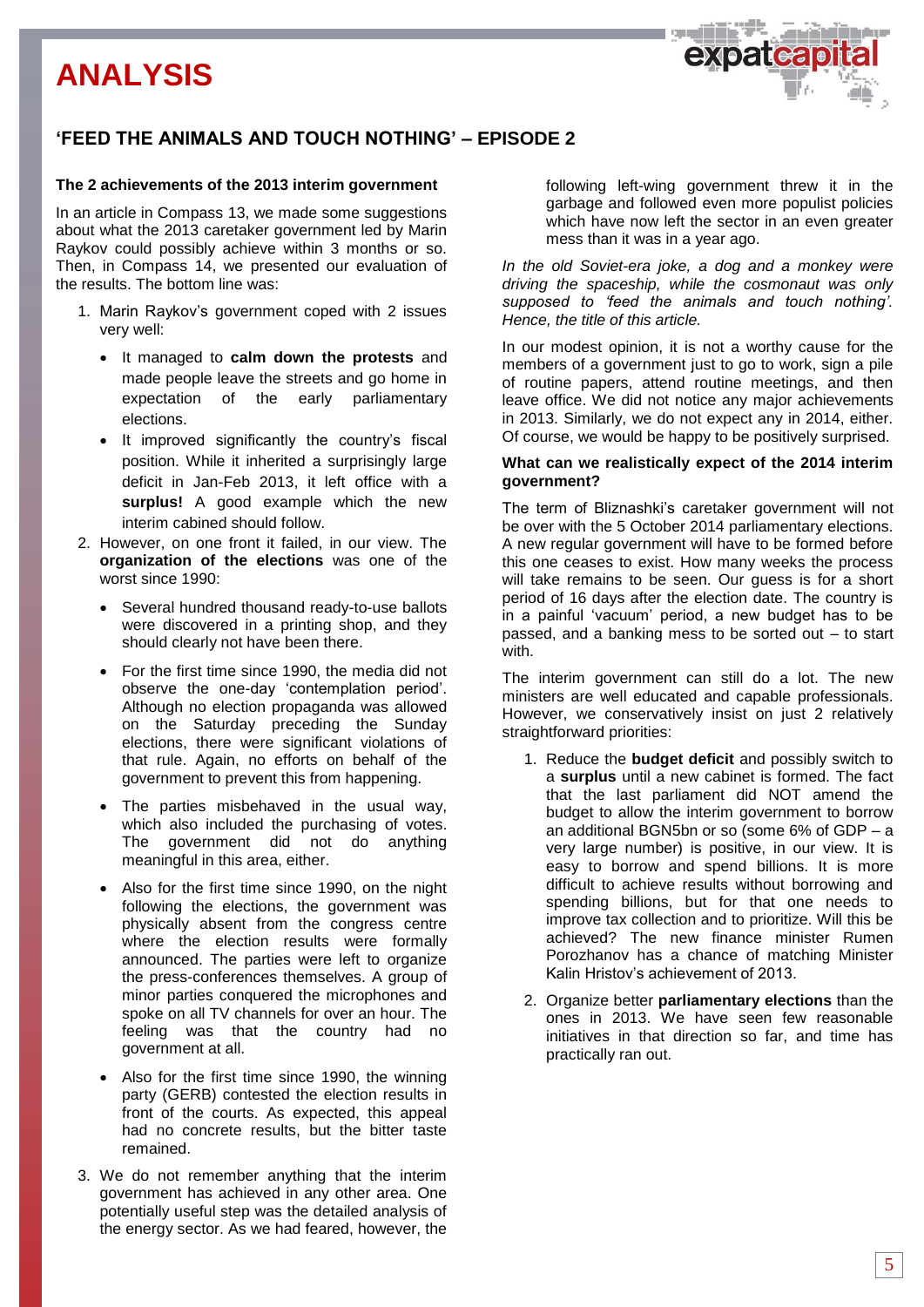

### **Other wishes and hopes**

Other than that, we can come up with a very long list of dreams, such as:

- 1. Fix the problems with Corporative Commercial Bank which was closed a couple of months ago – no progress there whatsoever. No information in the public domain either.
- 2. Sort out the chaos in the energy sector in not less than a dozen steps:
	- decide what to do with the South Stream gas pipeline
	- decide what to do with the Belene nuclear power plant (Russian)
	- decide what to do with the  $7<sup>th</sup>$  reactor of the Kozloduy nuclear power plant (Westinghouse, US)
	- decide what to do with the renewable energy producers (whether and how to reduce the purchase price of the electricity they produce)
	- decide what to do with the Maritsa-East coal power plants (whether and how to reduce the purchase price of the electricity they produce)
	- increase the price of electricity for households by 20, 30 or possibly 40%
	- make a few million consumers of electricity happy
	- send a manned mission to Jupiter  $\odot$ 
		- ...Yeah, right.

…..

- 99. Persuade the European Commission to restart all the European funds that have been temporarily stopped. Possible.
- 100. The new-old European commissioner, Kristalina Georgieva, should get a high-profile portfolio. Achieved! She has become Vice President of the European Commission and is responsible for the Budget and Human Resources. Impressive. *Although this task was accomplished before we finished writing the Compass, we have left it here to illustrate that other tasks could have been achieved, too. But they haven't…*

### **The government might overdo things, too**

Doing close to nothing is a waste of time, but doing things one should not do might also be controversial. While we prefer an active and ambitious caretaker government, others rightfully point out that such a cabinet does not have the political mandate and the parliamentary backing to make far-fetched moves. Examples:

- The government wants to borrow more. Much more. We think this is both constitutionally impossible and fiscally imprudent.
- The government has made moves to make GMO production easier. Quietly, without public debate and a cost-benefit analysis. We oppose this, while others may not.

At the end of the day, we will mainly judge the work of the interim cabinet based on the budget balance and the organization of the elections. This will be discussed in the next issue of Expat Compass.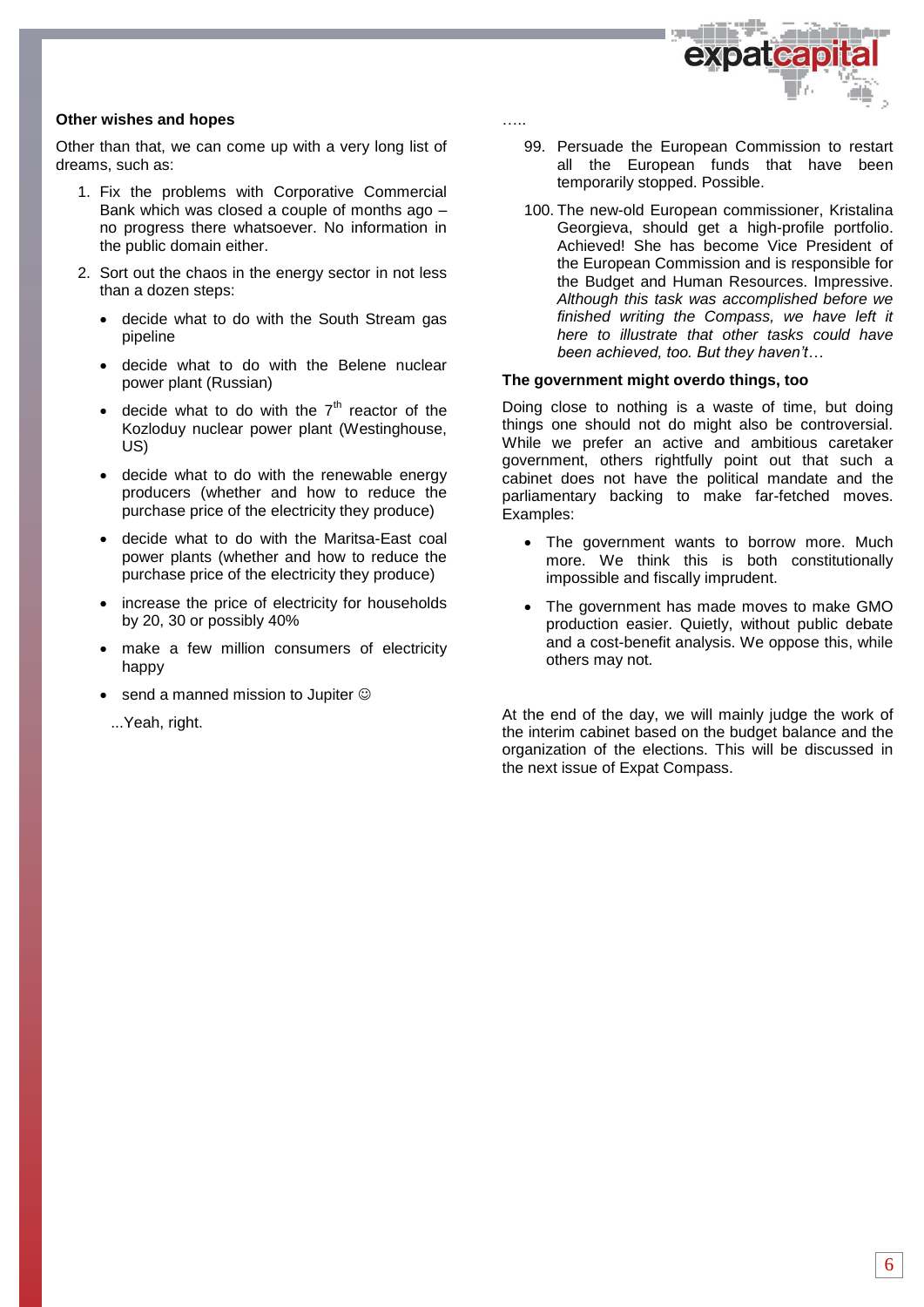### **THE UNENVIABLE LEGACY OF ORESHARSKI'S GOVERNMENT**

As usual, we will try to refrain from expressing political sympathies. We will concentrate on policies.

Plamen Oresharski's government was supported by a thin majority of BSP (socialists), DPS (or MRF – the Turkish ethnic party), as well as on important occasions by Ataka. GERB stayed in opposition. It will remain in history as one of the shortest governments in the last 24 years as it stayed in power for about a year, with the last few months being spent in agony. In our view, it has also been one of the least successful cabinets with almost no positive achievements in any sector, and with a plethora of problems and wrong policies.

### **I. Several success stories**

Every government is likely to have achieved at least something positive. We would like to point out the following success stories:

- 1. The general feeling of fear from the state and the arbitrary use of the law-enforcement agencies in particular disappeared with the start of Oresharski's mandate. Important.
- 2. The amount of VAT owed by the state to businesses was reduced significantly. Good.
- 3. Economic growth started picking up somewhat from around 0% to 1-2%. Simultaneously, unemployment was marginally reduced. Good.
- 4. Almost BGN 3 billion (EUR 1.493 bn) of new debt was issued at the best possible moment on 26 June 2014 at a record low yield of 3.056%. On the one hand, a simplified comparison with other yields at different historical moments is unfair. Global interest rates are now at historical lows. On the other hand, the Ministry of Finance used the good moment before the government collapsed and before some banks were shaken up to issue the large portion of debt. A good job.

Well, our memory might be weak, but our list is this short.

### **II. We do not consider the 'social defreezing' for its own sake a success**

As expected, the left-wing government boasted with the so-called 'social defreezing':

- Pensions were increased 2.7% in July 2014 after the previous government kept them 'frozen' from mid-2009 till 2012. We should remind you that we had supported the lack of pension raises during the worst years of the crisis.
- Child subsidies were also increased. However, we support this policy, as it addresses partially the greater demographic problems the nation faces.

• The minimum wage was additionally increased from BGN310 to BGN 340 per month. Thus, the cumulative recent growth has been by 42% for 3 years. In the meantime, inflation has been negligible. During a period of high unemployment (12% or so), excessive increases of the minimum wage and of wages in general do not lead to economic growth and to the creation of jobs.

expateap

• The price of electricity was additionally reduced on 2 occasions.

While spending more money on social policies might look positive to the ones who receive the payments, we strongly disapprove of the following vicious circle:

- no growth and no investment
- new budget deficits
- more borrowing
- more spending 'spend first and ask questions later'
- energy price cuts  $-$  'reduce the electricity prices first and do not ask questions about the bankruptcy of the energy sector; it is the next government's problem'

### **III. 9 disasters and wrong policies**

Here is our assessment of the wrong policies. Let us start in an ascending order from the least serious ones.

### **9. No [major] cuts in the administration**

Although the government repeatedly announced a 10% cut in the size of the administration, we have seen no firm evidence thereof. Very similar to the 2009-2013 period – claims of cuts with no real numbers to support those claims.

### **8. Small reversals of previous successful reforms**

 Before 2004, the maximum age of taxi automobiles had not been limited. As a result, 85% of the cars used for taxi services used to be 10-35 years old and had 1-2 million kilometres of 'mileage'. Did this look more like the EU or like the Philippines and Venezuela? In 2004, the maximum age was limited to 10 years. In 2014, just when some of the brand new cars purchased in 2004 reached the maximum age, the limit was raised to 15 years. We consider this a wrong and unnecessary populist move. It was made to appease the protests of just a few dozen taxi drivers. The millions of Bulgarian consumers and foreign tourists would hardly approve. We can now expect to see cars with over 1.5 million kilometres of mileage again.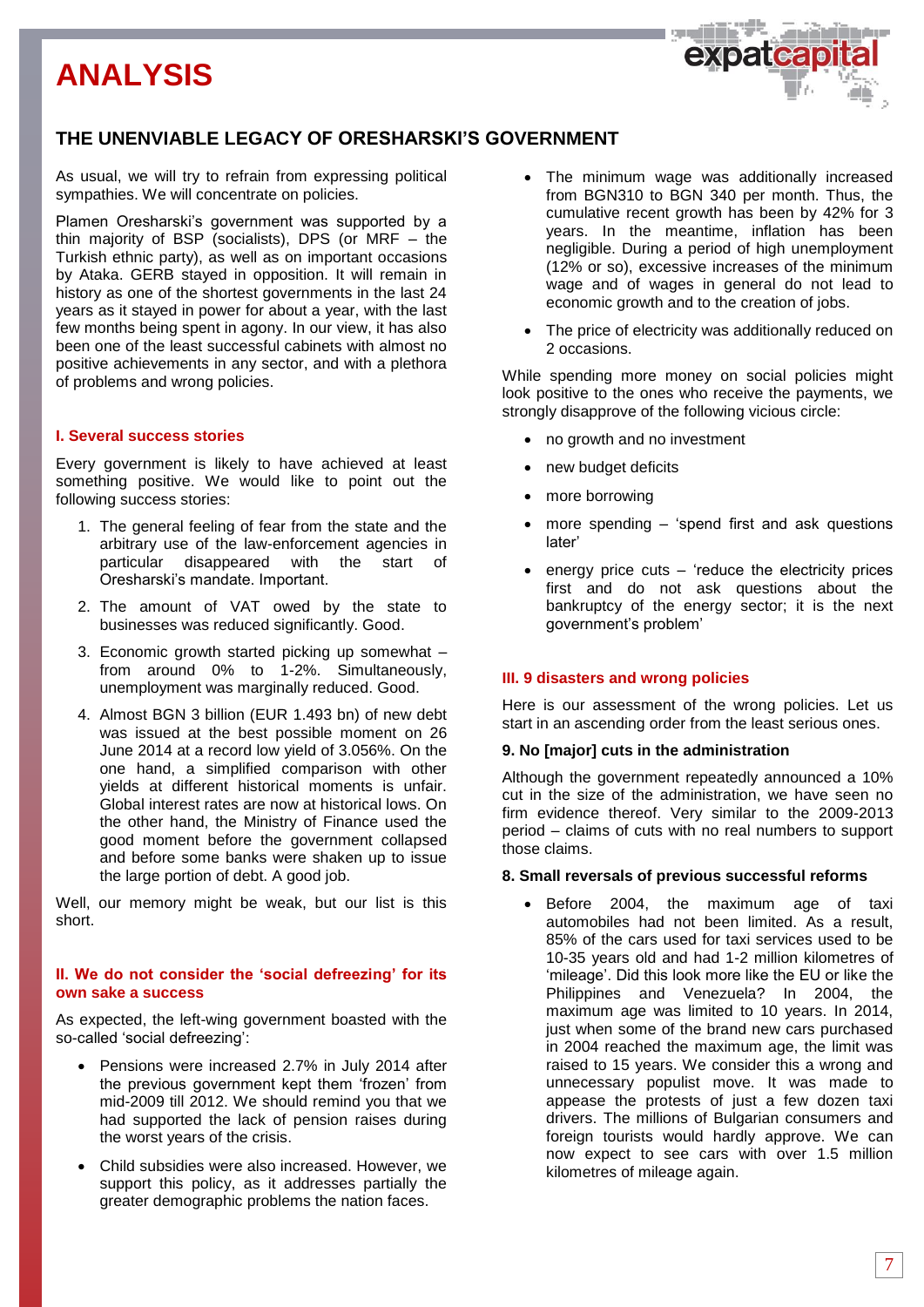

 In 2012, the previous government banned smoking in closed areas such as restaurants. In 2013, attempts were made at reversing the rule. This did not happen, but the ban is not strictly enforced. The situation is a source of corruption, too, as restaurant owners often bribe the officials to close their eyes and not inspect the premises. We support the full smoking ban in close public areaas.

### **7. The pension reform was stopped and reversed**

We had repeatedly criticized the 2009-2013 government for its lack of courage to start and finish a deeper pension reform. One step would have been a sharper increase of the retirement age. A one-off move would be preferable to a gradualist approach. As we had feared, a following government might stop the gradual 4-monthsevery-year process. And it did in 2013. Negative.

The 2009-2013 cabinet also raised the retirement age for the military. Good. Oresharski's cabinet reversed that. Negative.

### **6. The disastrous status-quo in health care continued**

The analysis of the health care sector deserves a whole book. Yet another government did nothing to improve the situation, namely:

- No redundant hospitals have been closed. We do not consider the reopening of the hospital in the mountain town of Devin a success.
- No hospitals have been privatized. The idea of shutting down or privatizing dilapidated and lossmaking hospitals is as foreign to the Bulgarian decision-makers as sending a Bulgarian manned mission to Jupiter.
- There has been no intention to introduce copayments by the patients in order to strengthen the sector financially, limit abuse, and introduce market competition.
- No efforts have been made to improve the collection of social security and health contributions.
- No efforts have been made to reduce the widespread corruption in the sector.
- There have been no intentions to de-monopolize the National Health Insurance Fund and introduce competition among many mandatory health insurance providers, thus driving down costs both to the budget and to the households, and increasing quality of service among healthcare providers.
- Although the budget spending on health care is at its all-time-high, a financial 'abyss' of some half a billion levs has opened. Again.

There is a general feeling of chaos, mess, and lack of satisfaction and reforms in the health care sector.

**5. Attempts for communistic management of the economy – no privatizations and concessions, talk of nationalizations, talk of state-run 'reindustrialization', budget money for companies, price controls, state-owned development bank**

To the extent that there was any such thing as economic policy in the last year at all, we disapprove of the direction.

- **Electricity prices** were reduced sharply on several occasions instead of being increased. A gap of some 40% between costs and revenues has appeared.
- Forget **privatizations.** The economic minister repeatedly and proudly said that he would 'save' this or that company from privatization. VMZ Sopot (defence products), coal mines, energy companies…
- What **concessions?** What missions to Jupiter?
- There were plans to **nationalize** a couple of industrial companies. Then possibly privatize them again (we traditionally do not 'buy' such promises). We wonder why, and suspect some conflict of interest. Fortunately, all these remained just plans.
- The new leftist mantra of **reindustrialization** has become wide-spread in Europe. We do not know exactly what this means. Probably, building new industrial factories with budget moneys. While the word *reindustrialization* might sound attractive, we do not support the idea of state involvement, and believe that investment and economic growth should come from the private sector. Fortunately, all these also remained just words.
- The **state budget** gave some BGN 28 million to VMZ Sopot. Has any restructuring or privatization followed? Of course not. Long live the taxpayer!
- A lot of noise was made against the [foreign] **retail chains.** While we have not spent much time trying to understand the plans to curtail the power of the chains, we are skeptical about the state's ability to regulate commerce.
- We have been traditionally skeptical of the role of the state-owned **development bank.** In the book 'Menu for Reformers', the development bank has been described as: a) an additional state budget for spending, b) an additional opportunity for political (and other) parties to siphon off resources. We see no 'development' component there.

To summarize, we view the economic policies of 2013- 2014 as chaotic, old-fashioned, and populist. There is no guarantee it will be any different next year, though.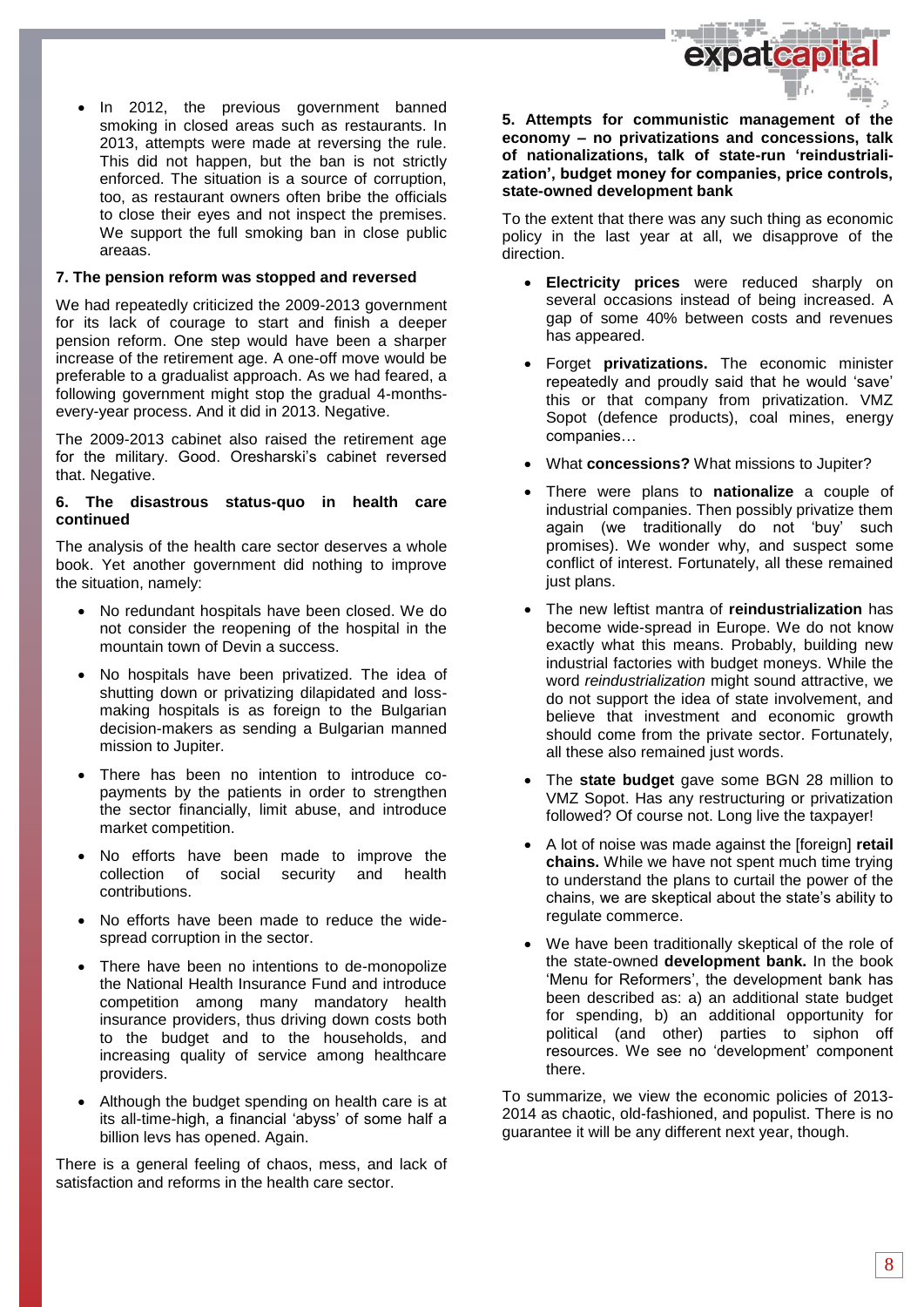

### **4. The energy sector – populism, chaos, and financial distress**

This title coincides with an article in our previous Expat Compass. We consider the whole sector to be in a distress situation. A multi-billion mess. Please read the related articles in issues 12 and 14.

- A) Populist electricity price cuts. Wrong. The result is deep financial distress for the whole sector – state-owned and private.
- B) A crusade against renewable energy. 'Cut the purchase prices or switch them off the grid first and think about the consequences later.' The consequences will be bankruptcies, court and arbitrage cases against the state, bad loans in the banking sector, destroyed investor confidence.
- C) A smaller crusade against the investors in the Maritsa-East power plants. 'Cut the purchase prices first and think about the consequences later.'
- D) What privatizations?
- E) Statements by the energy minister: 'Miners are dearer to me that the renewable energy sector.' Back to the 19<sup>th</sup> century.

### **3. The banking crisis of 2014 – a political, not an economic problem**

For over a decade, the Bulgarian banking system had been in a very good shape – no bankruptcies, the highest capital adequacy in the EU, a very low level of NPLs (non-performing loans) till 2008 and a high level afterwards. Fortunately, the majority of the banks were owned by large European banks from Italy, Hungary, Greece, France, Austria, etc.

In the late spring of 2014, the situation changed. After a bank run on KTB (Corporate Commercial Bank) lasting several days, it was closed down by BNB (the Bulgarian National Bank) together with its newly acquired subsidiary, Victoria Bank (until recently a subsidiary of Credit Agricole).

The whole story is quite long and quite a mess without a clear end on the horizon. In this issue, we will just offer several conclusions:

- The bank was not a typical commercial entity but rather a hedge fund run by the owners with the cooperation and protection of the political establishment and the regulators. Financed by the gullible depositors and public funds, of course.
- Whatever happened on the balance sheet of the bank, its failure has more to do with the politicians and institutions than with real business reasons.
- The institutions have demonstrated a surprising lack of coordination and decisiveness, to say it mildly.
- In short, we have no trust that the institutions will do their job properly and will find a solution which would protect the depositors and – equally importantly – the taxpayer.

### **What is the best-case scenario?**

The best option would be recapitalize the bank with private money – by the old or by new shareholders, possibly with some limited state financial aid. Not likely and too good to be true. The liquidity necessary to restart operations might reach a few billion levs.

### **The middle scenario**

- The Deposit Guarantee Fund (DGF) and the state budget will cover the deposits up to the guaranteed maximum of EUR100,000 per insured depositor.
- The administrators of the bank (to be appointed) will do their best to recover or sell most of the loans and other assets of the bank and return the proceeds to the DGF, the state budget, uninsured depositors, and other creditors.
- Thus, the depositors may be paid back additional amounts.
- There should be more transparency about what had actually happened and who is responsible. Legal consequences in case of criminal improprieties as well.

At this moment, this scenario also sounds too optimistic for us. There is total lack of information about the actual situation of the bank – a veil of secrecy enforced by the current interim government and all the other institutions. We believe this way of tackling the situation will continue until a stable government is formed after the elections on 5 October 2014. Disappointing.

### **The worst-case scenario**

What *should* be done is one thing, but what *will actually* happen is another. Here is what we fear:

- The bank will not reopen [soon]. Nor will it be formally bankrupted.
- Compensating the depositors (at least up to the guaranteed maximum) will be belated. This has already lead to a punitive procedure by the European Commission and might also lead to numerous lawsuits against the state.
- There will be cries for the state budget to cover all obligations of the bank. The number could reach BGN 5 billion. Those calls will be 'heeded' in the name of 'economic growth' and 'social justice'.
- If the bank is ultimately shut down, it will be up to the anonymous bank administrators and liquidators to chase after the companies (many of them close to the controlling shareholders and stakeholders of the bank) which took out loans with little intention to repay them. The politicallyappointed administrators might cover up the traces, and the public might never learn the whole truth, let alone see meaningful proceeds go back to the state budget.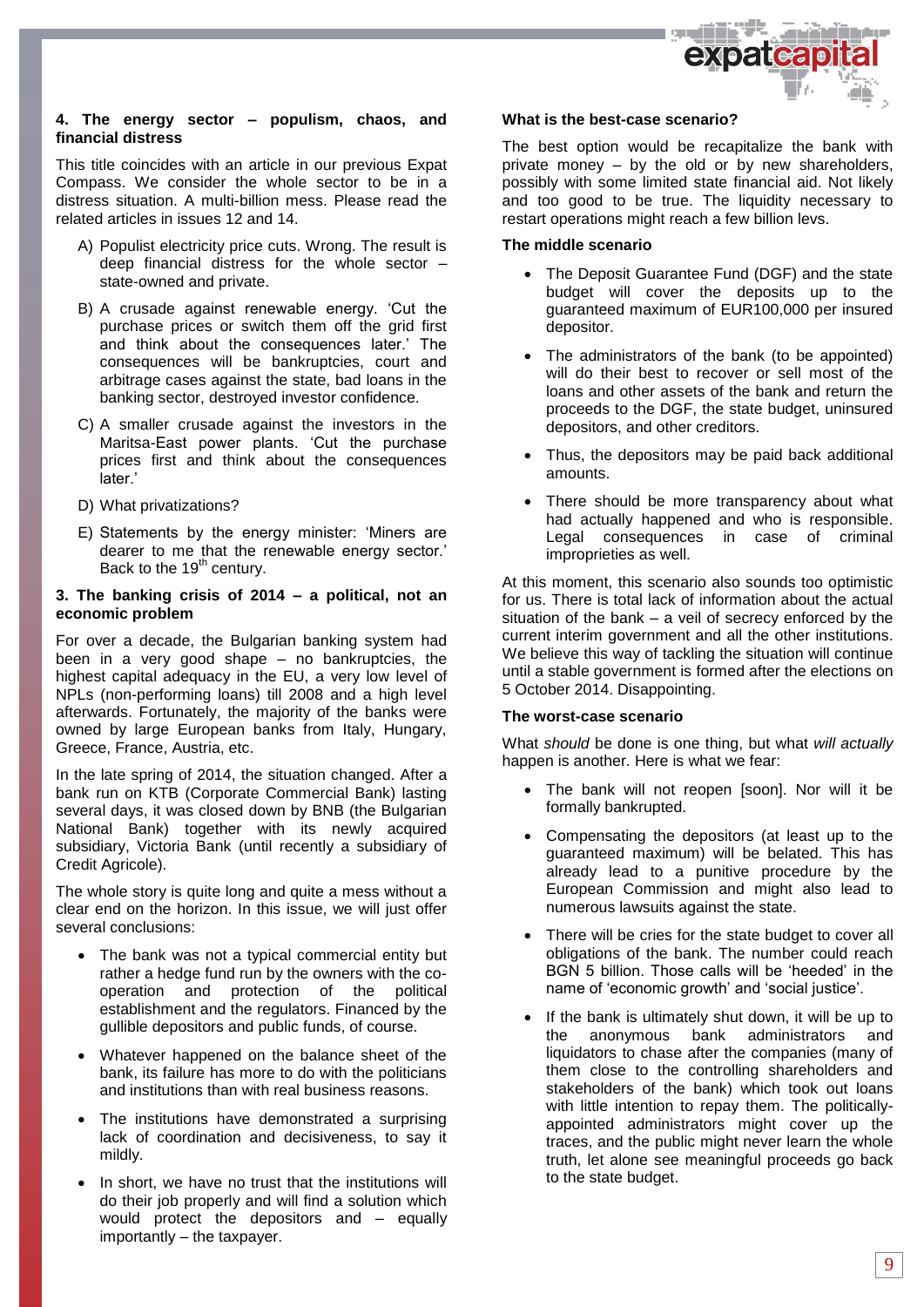

 The whole story might be the biggest Bulgarian robbery of the 21<sup>st</sup> (or of any other) century, pulled off by a small politically-connected business circle under the long-lasting protection of the political establishment at large.

### **2. The dangerous addiction to budget deficits**

On the surface, Oresharski's government can claim that its budget policy was conservative:

- 2013 finished with a moderate deficit of -1.8% of GDP
- a moderate deficit of -1.8% was planned for 2014
- After the May 2014 elections for European Parliament, the government's days were counted. The cabinet refused to amend the budget before the parliament was dissolved, claiming that everything was normal on the budget front. In this particular case, we would not have supported a budget amendment. We prefer the caretaker government to feel pressure on the saving side, rather than have the luxury to spend a few more billion.

However, on the other hand, the real situation with the budget is not rosy.

- First of all, we did not approve of the **budget amendment** to increase the 2013 deficit from 1.3% to 2.0%. The actual year-end deficit was a bit lower at 1.8%. Let us remind you that Oresharski inherited a budget surplus (!) from Marin Raykov's caretaker government in mid-2013.
- We did not approve of the 2014 budget which envisioned a **deficit.** Again, for a  $6<sup>th</sup>$  year in a row.
- The 1.8% planned deficit would now sound a positive mirage. Bulgaria might end the year with a deficit of 3-4-5-6%. Make your wild guess. It depends on the way the **KTB crisis** is resolved and whether the budget will have to spend billions on that. A budget amendment plus a drastic change in the current banking legislation is required to spend billions on a bank bailout, however. It will depend mostly on the will of GERB and its leader Mr. Borisov, who is widely expected to be the winner in the coming elections.
- The situation in the **energy sector** is also critical. The financial gap in the sector is widening by BGN 1 billion per year, and most companies are on the verge of bankruptcy. Subsidizing the population from the balance sheets of the state-owned energy companies is possible for a couple of years, but the show is about to end. Very soon.

**Summary: measuring the level of the 'mud'\* in the budget (BGN billions) during the Oresharski era**

| <b>Item</b>                                                                                             | <b>Approximate</b><br>amount |
|---------------------------------------------------------------------------------------------------------|------------------------------|
| Achieved budget deficit in H2 2013                                                                      | $-1.4$                       |
| Planned budget deficit in 2014                                                                          | $-1.4$                       |
| Additional gap in the budget apart from the<br>problems of the energy sector, health care,<br>and banks | -0.5                         |
| Financial losses in the energy sector for 18<br>months                                                  | $-1.5$                       |
| Additional deficit in the health sector                                                                 | $-0.5$                       |
| Likely budget expense for sorting out KTB                                                               | $-3.0$                       |
| <b>TOTAL financial mismanagement by</b><br>Oresharski's cabinet                                         | <b>BGN -8.3 bn</b>           |

\* *"Measurement of the level of mud in cantimetre" is a witty phrase which we liked and borrowed from the Mediapool internet forum.* 

The table above is a back-of-the-envelope calculation. One might argue about each number. The numbers, however, reflect our evaluation of the dire straits of public finances in 2013-2014. This is the aftermath of the short 18 months. There has been no war, no recession or a new global crisis. Just bad governance. What a shame!

### **1. Who is running the country? Apparently, the oligarchy behind the scenes [Явно, олигархията в задкулисието]**

People vote for parties and leaders, but they do not seem to be the people making the real decisions. Institutions have failed en masse. The situation looks quite desperate. A new government might change the landscape. Or not.

### **NICOLA YANKOV, Managing Partner at Expat Capital**

We hoped to see a new wind of change in the policies of the current interim government regarding transparency and public scrutiny over the affairs of the administration. We expected most (or why not all) documents related to the big investment projects of the past few years to be published online – Belene, Kozloduy, South Stream, the other bigger energy sector deals, information about the use of public funds to prop up locally-owned banks. We expected the minister of finance to disclose publicly detailed information about the actual state and past dealing at KTB – he is entitled to receive such information and to make an independent assessment of the balance sheet of the bank, since the state budget and the Deposit Guarantee Fund might soon become the senior and largest creditors of the institution. Moreover, such information is absolutely indispensable for any political or executive decision regarding the future of the bank and the use of public money for its winding down or revival. Regretfully, we have seen none of that. If this cabinet is an indication of things to come, then we do not expect drastic changes in the style of governance in Bulgaria.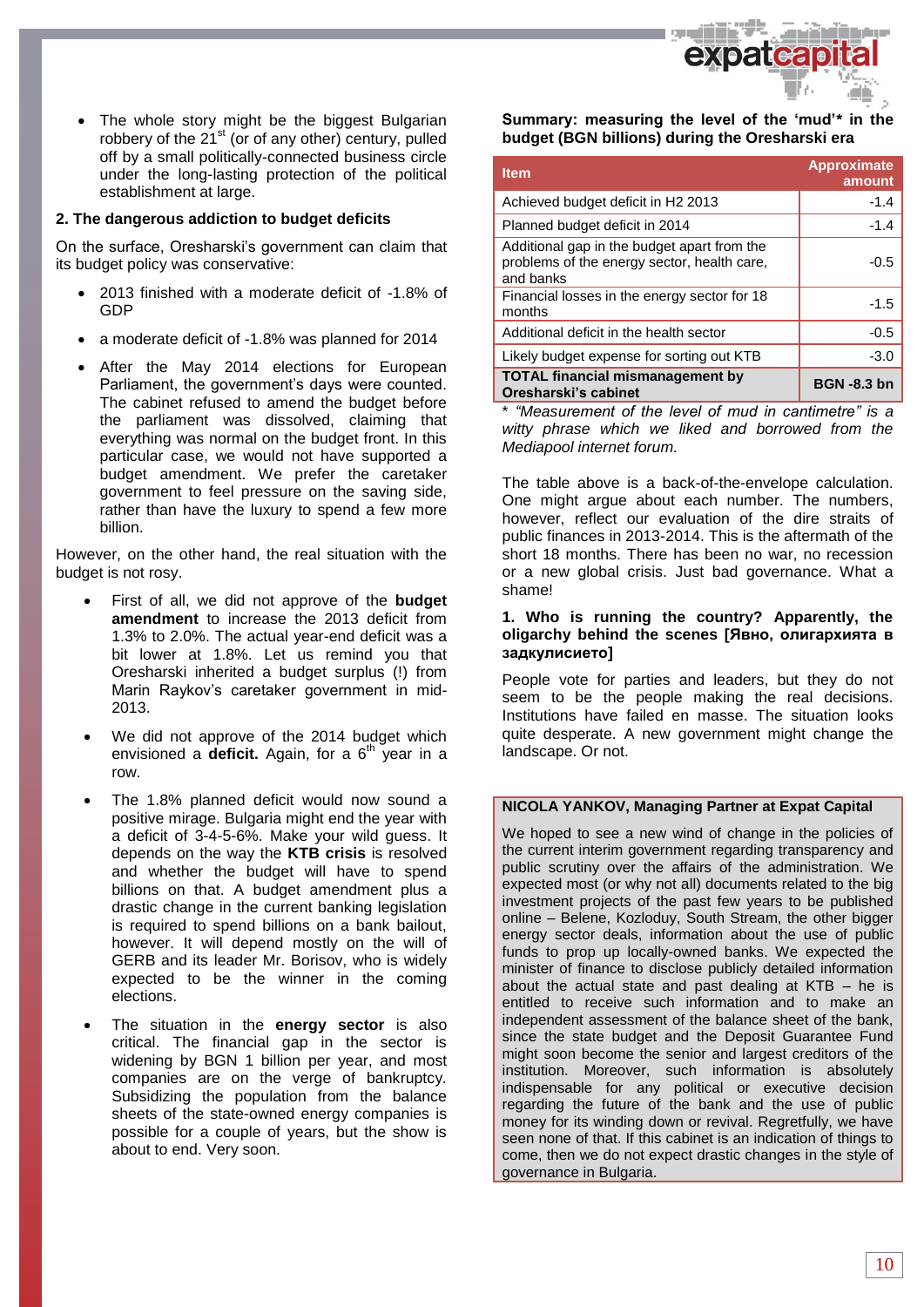

In the  $13<sup>th</sup>$  issue of Expat Compass, we were not very successful in predicting the outcome of the 2013 elections. Our scenario 1 envisioned a GERB-led coalition government. That option was short by 1 parliamentary seat. Our scenario 2 for a BSP-DPS coalition materialized instead.

### **Our prediction for the 5 Oct 2014 election results**

We see 5 parties in the parliament with the following results:

| <b>Party</b>                          | % of the<br>votes | <b>Number of</b><br>seats |
|---------------------------------------|-------------------|---------------------------|
| <b>GERB</b>                           | 38%               | 104                       |
| <b>BSP</b> (socialists)               | 23%               | 63                        |
| DPS (Turkish ethnic)                  | 14%               | 38                        |
| Reformist Bloc (right-<br>wing)       | 7%                | 19                        |
| <b>Bulgaria Without</b><br>Censorship | 6%                | 16                        |
| Other parties                         | 12%               |                           |
| <b>TOTAL</b>                          | 100%              | 240                       |

### **Scenario 1. Almost certain: GERB + whoever else**

Today, a few things seem certain:

- GERB will win, again. It is interesting to point out that GERB has never lost any elections for the national parliament, the European Parliament, or local elections (aggregated at the national level) since the party was created some 8 years ago.
- BSP will be second, DPS will be third.
- Boyko Borisov will be the new prime minister. He held that position for a close-to-full term in 2009- 2013.
- GERB will probably need 1-2 coalition partners to form a stable government.

The key questions are how many parties will pass the 4% threshold, and who will be likely to join the coalition.

| <b>Party</b>                             | Likelyhood<br>of being in<br>parliament | <b>Likelyhood of</b><br>forming a<br>coalition with<br><b>GERB</b> | Degree of<br>populism  |
|------------------------------------------|-----------------------------------------|--------------------------------------------------------------------|------------------------|
| <b>GERB</b>                              | 100%                                    | **************                                                     | Low                    |
| BSP<br>(socialists)                      | 100%                                    | Very low, but<br>not zero                                          | High                   |
| DPS (Turkish<br>ethnic)                  | 100%                                    | High (hidden<br>agreement)                                         | <b>Not</b><br>populist |
| Reformist Bloc<br>(right-wing)           | 80%                                     | Logical but<br>uncertain                                           | <b>Not</b><br>populist |
| <b>Bulgaria</b><br>Without<br>Censorship | 60%                                     | High                                                               | High                   |
| <b>Patriotic Front</b>                   | 30%                                     | High                                                               | Probably<br>average    |
| ABV (former<br>President<br>Parvanov)    | 30%                                     | High                                                               | High                   |

**For the first time, the winner might be able to form a coalition with practically any other parliamentary party:** 

- The most logical coalition partner would be the **Reformist Bloc.** The RB is made of 5 parties, mostly right-wing and reformist, as the name suggests. Such a government would be the most likely to implement unpopular but necessary reforms. There is a danger, however, that the contradictions within the RB and the personal animosities between the leaders of GERB and the RB might make a coalition difficult.
- The most interesting question is whether there will be a formal or informal agreement between GERB and **DPS.** While such a combination might be unpopular with GERB's electorate in the long run, it might produce a stable and somewhat reformist government. It will hardly produce the muchneeded shock to the current political establishment, however.
- The other **small parties** are populist but without a clear ideology or programme. Any of them might provide the necessary parliamentary votes to support a GERB government, with or without a formal coalition agreement.
- The last important question is whether a GERB-**BSP** German-style grand coalition is possible. We think not. It would be possible only if all other options are unavailable, and a strange government is formed to avoid early elections and a bigger mess in the country.

### **Base-case scenario**

Our expectation is of a GERB-RB coalition government led by Boyko Borisov. Any of the other parties except BSP might support it, too, with or without a formal coalition.

### **Scenario 2. Very improbable: the others without GERB**

Again, this is very improbable, but Bulgarian politics has sometimes produced unexpected results, such as in 2013.

The main reason for the fall of Oresharski's cabinet was the rift between BSP and DPS after the May 2014 elections for the European Parliament. After a decade of alliance with the Turkish ethnic party, BSP now says it will not make the same mistake again and will not form a coalition with DPS. Until this changes again. In Germany, the last several decades produced several coalitions between SPD and FDP, CDU and FDP, as well as CDU and SPD.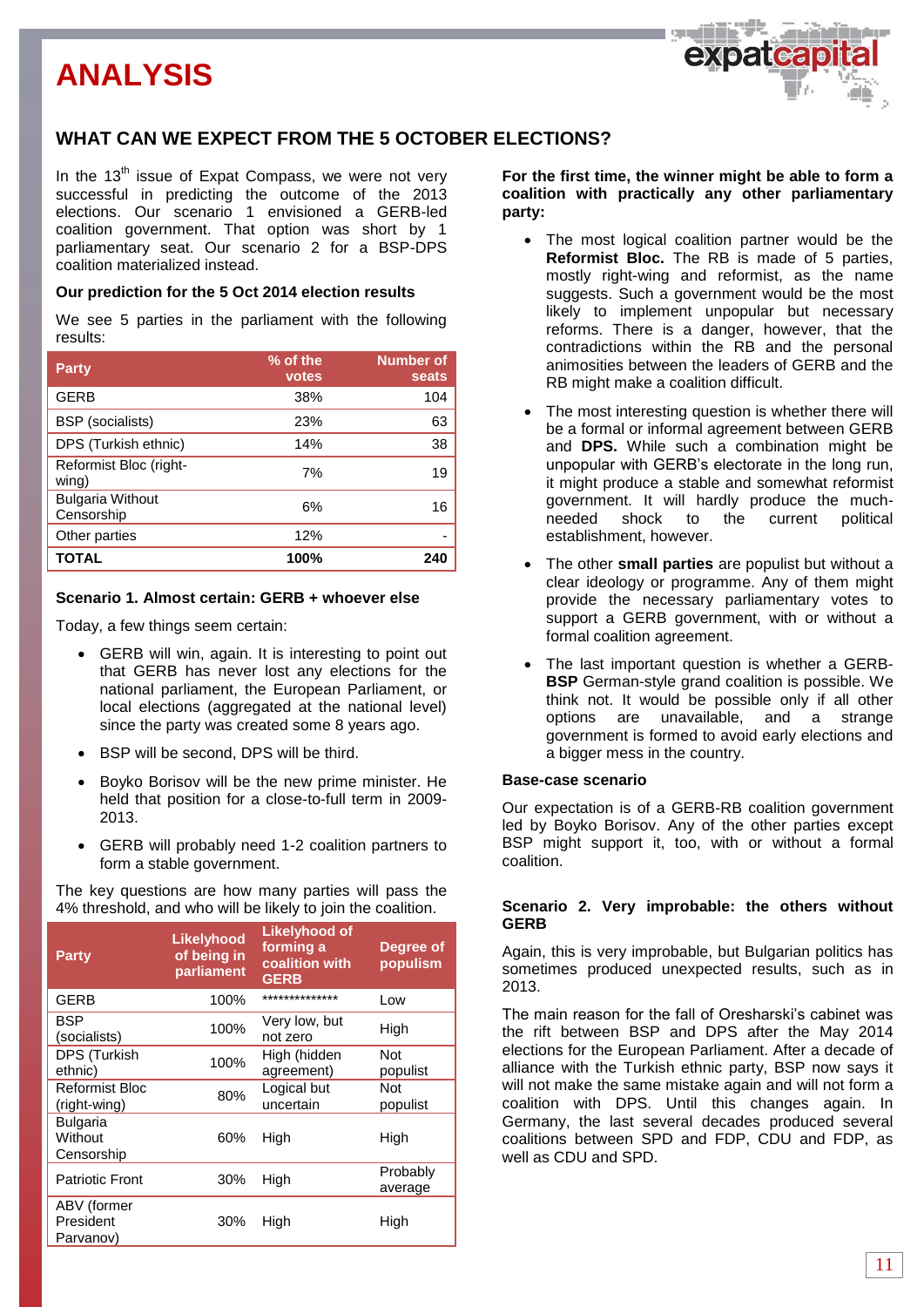

Imagine a parliament with 4 parties or so: GERB, BSP, DPS, and Bulgaria without Censorship. Such a result cannot be excluded. No party has an absolute majority. What government can be formed?

- GERB + DPS. This still falls under Scenario 1.
- GERB + BSP. This also falls under Scenario 1.
- GERB + Bulgaria without Censorship. This also falls under Scenario 1.

Each of the above is an unstable outcome with many problems. If none of those work and if Boyko Borisov cannot or refuses to form such a government, then is the combination:

• BSP + DPS+ Bulgaria without Censorship

Possible? We think it is. This is our Scenario 2 with a probability of below 10%.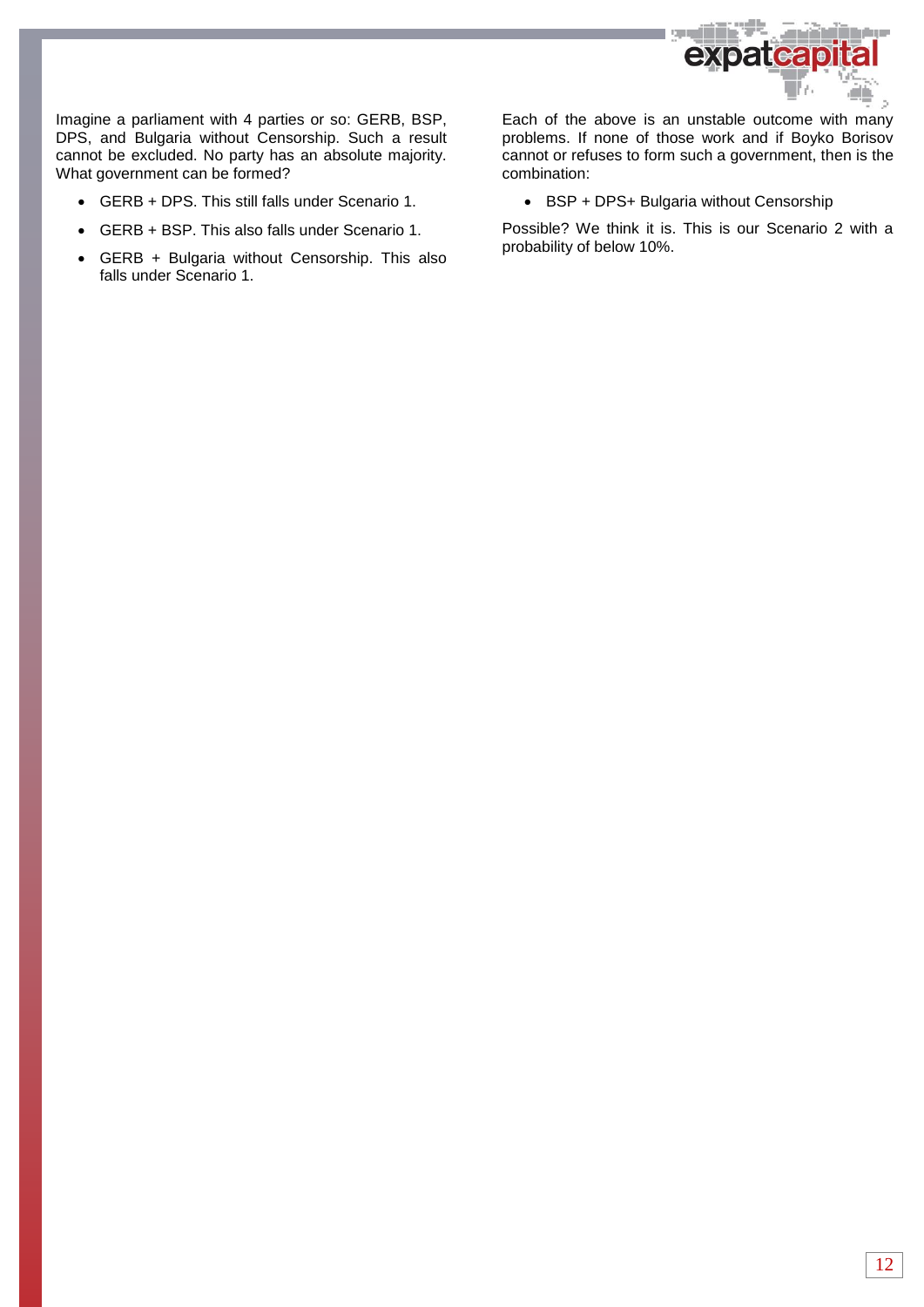

### **We support the idea, but are not happy with how it is being implemented**

In principle, nuclear energy and the construction of new reactors can be a good solution to diversifying the energy mix of the country and lowering supply risks. Bringing onboard reputable US partners and investors is also a positive development. However, we would prefer much more transparency around all aspects of the deal.

### **How to buy a house?**

What would happen if you asked a family whether they would like to buy a large house on the sea coast in Varna? Yes, the wife would say – she would go shopping in Varna with her girlfriends more often. Yes, the children would scream – they would play at the beach.

However, the father is more likely to ask questions first, such as:

- How much does the house cost, and how does this compare with similar houses elsewhere?
- Can the family afford the mortgage?
- What is the technical condition of the house, and how does this compare with other houses? What would be the annual maintenance expenses?
- Has the family looked around Varna to check whether there are any better houses for sale?

Certainly, buying a house is a major investment and lifestyle decision of any family, and one should pay slightly more attention to the process than when buying a book. If the father just says: 'I have found us a wonderful house. Trust me, it is a good choice, although we now have to take a large mortgage and also spend the college funds of the kids.' Then, the family is expected to protest: 'Can we discuss that first? May we at least see it?'

### **A nuclear reactor is equal to 30,000 houses, give or take**

The public often extensively discusses scandals and problems around public procurement procedures with the size of above or below 1 million levs. And it should – spending the money of Bulgarian or European taxpayers should be transparent and responsible. In contrast, the process of building a  $7<sup>th</sup>$  nuclear reactor at Kozloduy has not been transparent enough:

- There have been no public discussions about whether Bulgaria needs more nuclear reactors, and how many.
- Will Bulgaria build Kozloduy-7 *together with* or *instead of* Belene 1 and 2?
- What will be the effect of building Kozloduy-7 on the ongoing international arbitrage on Belene?

 Why should we do it with Westinghouse and not with someone else – Britain, Canada, France? There is nothing wrong with Westinghouse itself, we are just asking a principle question.

expateap

- How much will the reactor cost? We have heard of some 5 billion (in what currency?), but what does it include? The devil is always in the details – are we not buying a house without a garden and a roof?
- How much will the electricity cost per kWh? 5 cents? 15? 50? We have no idea. Do you?
- Is the foreign partner actually an investor? Or rather just a supplier of equipment. It seems that the state budget will have to finance the project. We would have preferred a privately financed project.
- What about the fuel supply agreements?
- What about the spent nuclear fuel depo costs?
- What about the market projections both the supply and demand of electricity?
- Would it not be cheaper, more reasonable, environmentally sound, quicker, and easier to invest the same amount in government-sponsored energy efficiency projects, reducing household and industrial energy consumption instead?

### **Problem 1: There should always be a competitive procedure**

In a democratic society (and even in many autocratic ones), it is not acceptable for a government to just appoint a buyer of a company under privatization, a supplier of goods and services, a builder of a project, a large investor.

IF PUBLIC MONEYS AND PUBLIC INTERESTS ARE INVOLVED, THERE SHOULD ALWAYS BE A COMPETITIVE PROCEDURE. FULLSTOP.

Here, a handful of people in the government have decided to choose one particular partner, Westinghouse, to build what would by far be the largest project in the country in the last 25 years. The idea may be good, but this is not the best way to implement it.

#### **The failed Trakia Highway concession in 2005**

A decade ago, the Bulgarian government tried to appoint a Portuguese consortium to build the Trakia Highway under a BOT arrangement (concession). The project definitely had many positives:

- in our view, it is better to build infrastructure projects with private funding under concession agreements than with public money
- the construction price was low, around EUR2m per km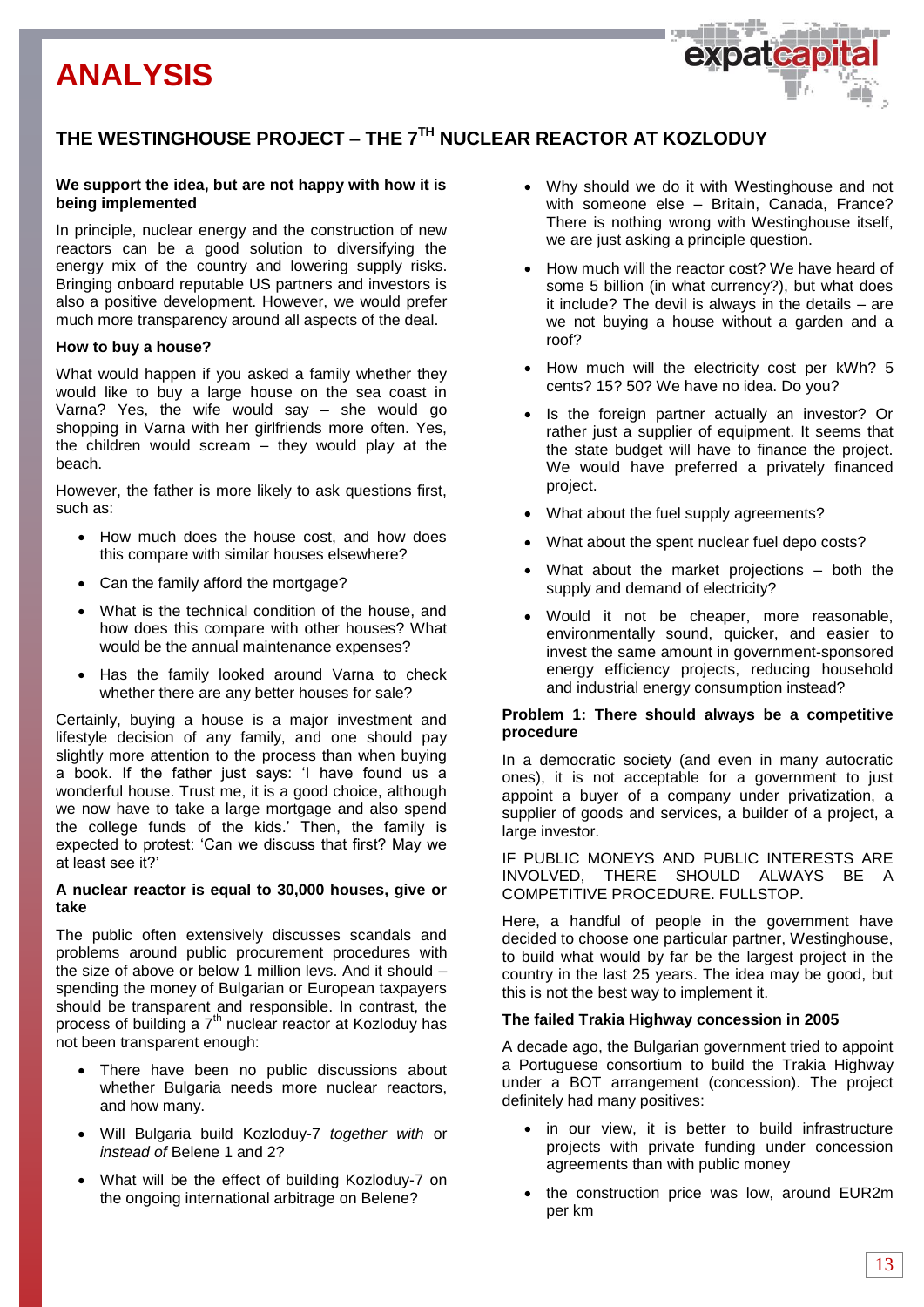

- the contract was professionally prepared
- the Portuguese partner chosen was experienced
- the project was politically advantageous the former Portuguese prime minister Baroso became President of the European Commission for the following 10 years
- a few years later, the courts decided that the deal was concluded legitimately

However, the project had two big flaws:

- There was no competitive procedure.
- The PR was obviously unsuccessful, especially in view of the parliamentary elections approaching in 2005. The opposition named the project 'The robbery of the century'. It was hardly the robbery of the century, but the incumbent government suffered badly in the elections.

The conclusion: the deal may have been good, but there should have been a very open and public competitive procedure. Kozloduy-7 is a similar story, just 7 times larger.

### **Problem 2: Why is it becoming the Bulgarian governments' habit to negotiate all large deals secretly?**

Examples:

- all deals with Gazprom
- the South Stream gas pipeline
- the Belene nuclear power plant
- the above-mentioned Trakia highway concession
- the  $7<sup>th</sup>$  reactor at Kozloduy...

Most of these projects have been negotiated by the energy ministry. The usual algorithm is the following:

- Several high-ranking politicians decide to build a project or sign a large contract. Secretly.
- Often even the other members of the government are not informed about it.
- Someone negotiates with the foreign partners, usually from the north-east. Secretly. This someone may not necessarily be a public servant.
- A several-billion-euro contract is signed. Secretly. The time, place and signing parties become known only weeks or months after the fact.
- The public has no idea about the terms of the deal. The explanation is 'commercial secret'. We disagree.
- The projects usually involve financing from the state budget or the state-owned energy companies. We disapprove.
- Hundreds of millions are borrowed and invested by the state-owned energy companies to start the project. Secretly. We disapprove.
- The partners and contractors are selected without a real competitive tender. The prices of construction usually seem very high. It is not difficult to guess why.
- The political opposition usually names the deal scandalous. After the fact.
- The following government usually puts a break on the project. Publicly. Then often restarts it after a while. Secretly. We can wonder why. *As an example, more money was spent on Belene during 2009-2013 – when the project was 'stopped' – than before that.*
- Many of the deals end up in international arbitrage. Bulgaria tends to lose most of these. With the absence of responsible and reliable institutions, this is hardly a surprise…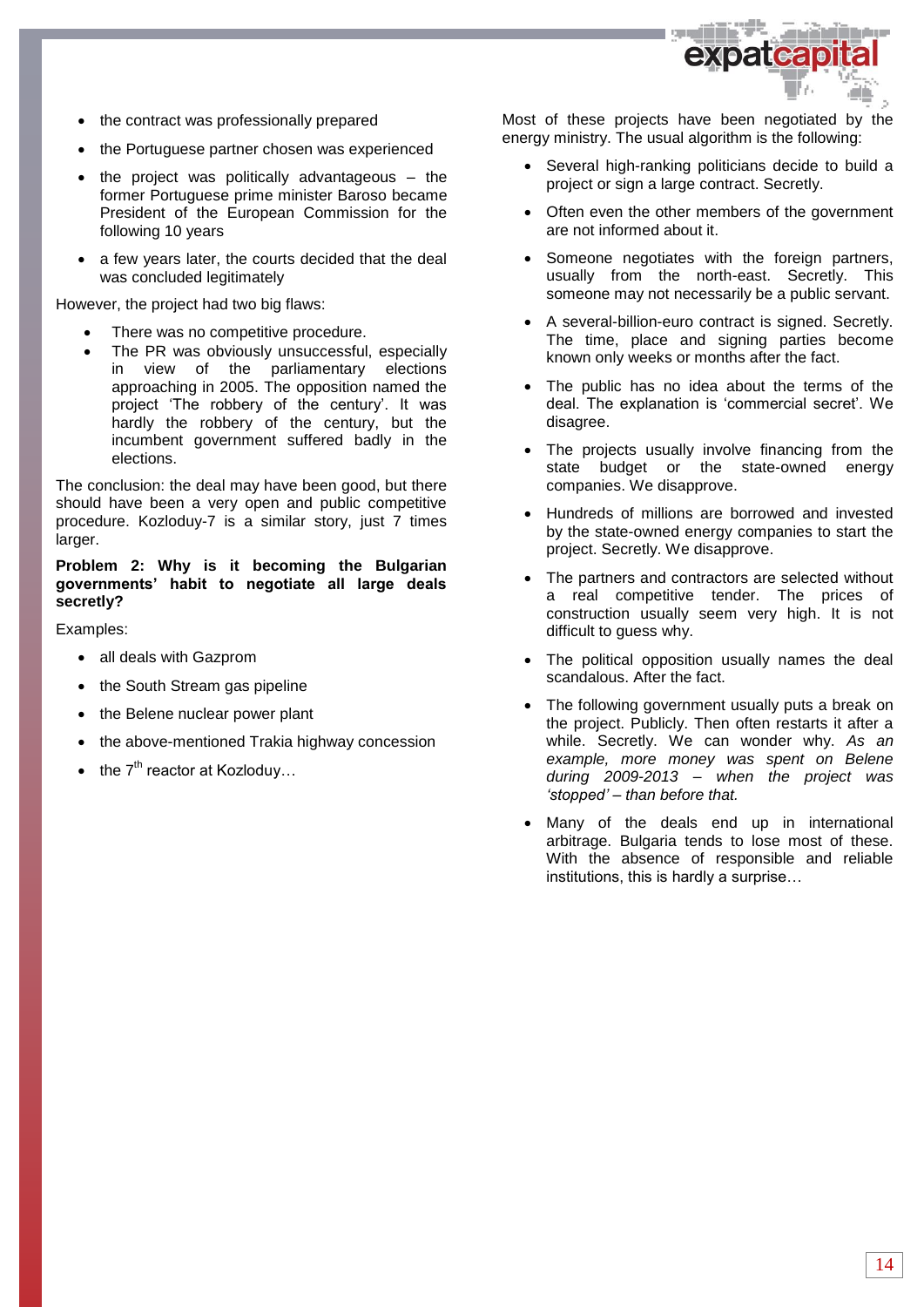### **MERGING THE BANKING AND THE FINANCIAL SUPERVISION IS NOT A GOOD IDEA** NIKOLAY VASSILEV, MANAGING PARTNER AT EXPAT CAPITAL

*The article was published in Pressa Daily on 2 Oct 2014*

I am writing this article as one of the people involved in the creation of the Financial Supervision Commission (FSC) as Minister of Economy, and as a person who has been working in the field of financial markets for a number of years. It is true that there are counties in the world where there is a single supervisor of the banks and the financial institutions, but there are also many others where there are two separate regulators. I believe that considering a merger of the Bulgarian National Bank and the FSC is unwise. The same discussion took place a little over 10 years ago and it resulted in the creation of a separate supervisor. What has changed so much to warrant making the opposite decision? Here are several more reasons.

### **1. Each organizational change means a blockage of the system for at least a year**

Everyone who has experienced this would know what I mean. New laws (who is going to write and pass them and when?), new leaders of both institutions (which parliament is going to appoint them and when?), new employees, buildings, budgets, software, and many more details. Meanwhile, during the transition period, most of the employees, expecting to be affected by the changes, will spend their time following the political processes instead of completing their daily duties. And there is no lack of important current tasks in either of the supervisors. A large portion of the administrative capacity, which cost a lot of efforts to develop, will evaporate.

### **2. Such steps are usually made for personnel reasons**

Most new governments come to power wondering how to get rid of the members of the regulatory bodies appointed by other governments. What better way to do it than some kind of organizational restructuring? This practice is vicious and only leads to negative results. A quick reference – the energy regulator. The frequent appointment of party loyalists so that they can execute politically motivated orders has led to nothing good, just to chaos and financial distress in the sector.

### **3. When big structures merge, one 'half' is left neglected**

When the Ministry is of economy, energy and tourism, 90% of the attention of the leadership is focused on energy. Tourism is left with 'whole' 2%. When information technology shares the same portfolio with transport, it may be left with under 1%.

### **4. The problems of Corporate Commercial Bank are not related to the FSC**

The idea about the merger of the two supervisors arose during the banking situation this summer. The FSC does not deal with deposits, credits, and capital adequacy. It deals with banks in relation to listing their shares on the stock exchange, issuing bonds, prospectuses. You might

agree that the fact that the bank was listed was not among the reasons for its shutdown.

expateap

### **5. Instead of merging with another institution, it is better for the FSC to focus on its own tasks**

Over the past years, the commission played well in a few situations. It opposed the idea that the Silver Fund should invest [mostly] in Bulgarian government bonds. It is a pity that most of us did not think to raise the issue why half of the Bulgarian Deposit Insurance Fund's money is invested in Bulgarian government bonds as well. The FSC did not make a mistake in the complicated gambit with the unrealized sale of a large pension fund. The Commission also opposed the partial nationalization of the private pension funds – the nationalization was a very wrong move. The years after 2008 have been difficult, but both the insurance and the investment sectors are still looking into the future, although sometimes the relations with the regulator are slower and more formal than desired.

Still, let us not be fooled that everything in the system is okay. On FSC's turf, a huge potential problem with investments in related parties, as well as with non-armslength relations is taking shape. The regulator, with the support of the future government, should analyze more thoroughly in what some pension funds, mutual funds, and insurance companies invest mostly, so that it does not turn out in a few years that there are surprises there as well. The FSC's priority should be capital markets which currently are not developing well enough to provide alternative access to financing for Bulgarian businesses. Moreover, the level of corporate governance of the public companies is not at the required level, and some majority owners act as sole owners.

### **6 Financing the FSC is a complex issue**

In the context of the adoption of a new Law on the FSC, the issue about the adequate remuneration of its employees was raised. The BNB with its operational independence resolved this and managed to attract highly qualified professionals and provide them salaries consistent with the highest positions at private banks. And so it should be. The Commission is dependent on the state budget and is experiencing the traditional problems of ministries and agencies, so the FSC wages are not adequate. One of the proposed options is the FSC to be funded by fees and fines from the regulated sectors – which are currently not low anyway. The critics properly see a conflict of interest – the commission would be in collecting high fees and fines for what it should and should not because this would be the only way to increase revenues and hence wages. Another option is that the FSC should lobby with the Ministry of Finance for higher budgets in coming years. The financial industry should support the Commission in this, because we are all interested in having a professional regulator where better educated and better paid experts work – with previous experience in the private sector.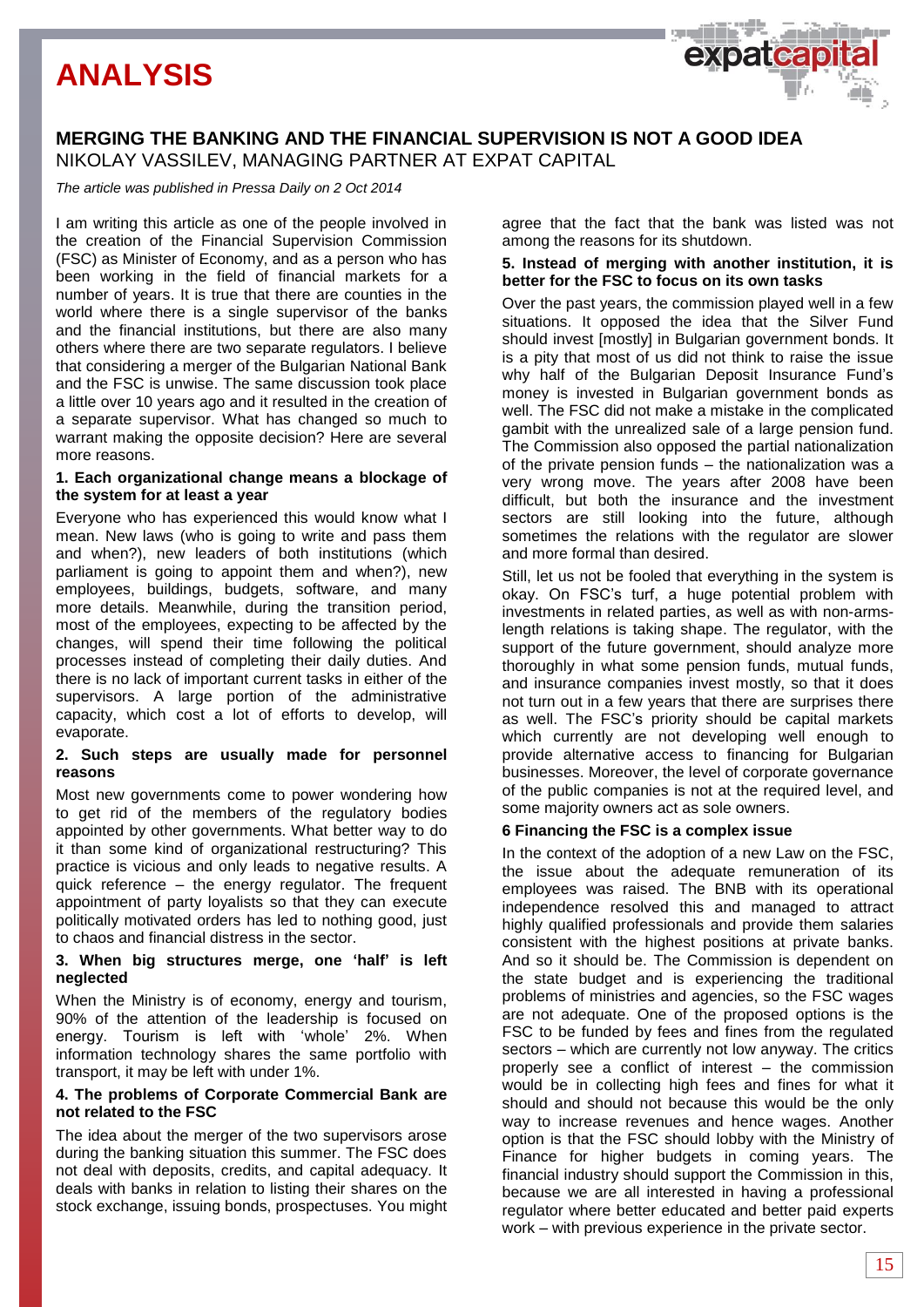### **BONDS INVESTMENT STRATEGY 2015** MARIA BOYCHINOVA, HEAD OF RESEARCH AT EXPAT CAPITAL

#### *Maria Boychinova is Head of Research at Expat Capital.*

*Her professional career in finance started at Merrill Lynch Wealth Management in New York where she was an academic intern (2007). At JP Morgan in New York she was a summer analyst in Equity Research and in Fixed Income Strategy (2007-2008). Prior to joining Expat, Maria worked as a Research Analyst at the Norwegian financial services company Edge Capital (2009-2012).* 

*Maria Boychinova holds a Bachelor's in Mathematics and Economics from Vassar College, New York. In 2008, she participated in an exchange program at London School of Economics, UK. She has successfully passed the Level II exam of the CFA program.* 



*The article was published in Investor.bg on 29 Sept 2014*

Bonds performed very well for the last couple of years, driven by the policies implemented by central banks to support the markets, the historically low interest rate levels, and the recovery from the 2008 crisis. Risk appetite grew amongst investors, which drove credit spreads to historically low levels.

At the same time, interest rates on US and European riskless and low-risk instruments fell substantially. In the medium and long term, we expect market interest rates in Europe and the US, as well as credit spreads to rise. This will have a negative impact on fixed income markets. In such a scenario, investors must consider a strategy to restructure their bond portfolios.

### **What determines bond prices?**

### **1. Risk from rising interest rate levels**

Interest rates and bond prices are negatively correlated – when interest rates rise, bond prices fall. An increase in interest rates affects foremost instruments with a fixed coupon and many years to maturity. Let us say that bond X trades at par value, has a fixed annual coupon of 5%, and matures in 30 years. The interest rate in the economy for a risk level lower than that of bond X is 2%. Investors agree to an annual yield of 5% on bond X for its level of risk, resulting in a price equal to the face value of the bond. The central bank however decides to raise interest rates from 2 to 4% by financing central banks at lower interest rates and/or by selling government bonds (aiming to reduce the supply of money, thereby increasing interest rates). Investors could receive an interest of 4% if they deposited their money in a bank or bought government bonds on the market and they are no longer willing to pay the par value for a bond with a higher risk and a coupon of just 5%. Hence, they start selling the bond until its price falls to a level that makes the bond's yield attractive again (for example, a yield of 7 or 8%).

### **2. Credit risk or a risk of default**

Corporate bonds are debt issued by a company. Whether this debt will be repaid depends on the financial condition and development of the respective company. The yield of corporate bonds has to be high enough to compensate investors for the credit risk they take. To a large extent, a bond's credit rating reflects its credit risk. Bonds with a rating of BBB- (by S&P and Fitch) or Baa3 (by Moody's) or higher are considered investment-grade, while bonds with a rating of BB+/Ba1 or lower have a speculative profile (also called "junk").

### **3. Systematic risk**

Also known as 'volatility' or 'market risk'. This type of risk cannot be completely avoided but its impact can be minimized by hedging or by a well-developed allocation strategy among different asset classes, in different geographical zones, currencies, and economic sectors.

These three main types or risks associated with bond investments are now close to their lowest historical levels, and it seems that the potential for further decreases has been exhausted. On the contrary – concerns are that in the next years these risks will rise, which would lead to a decline in bond prices.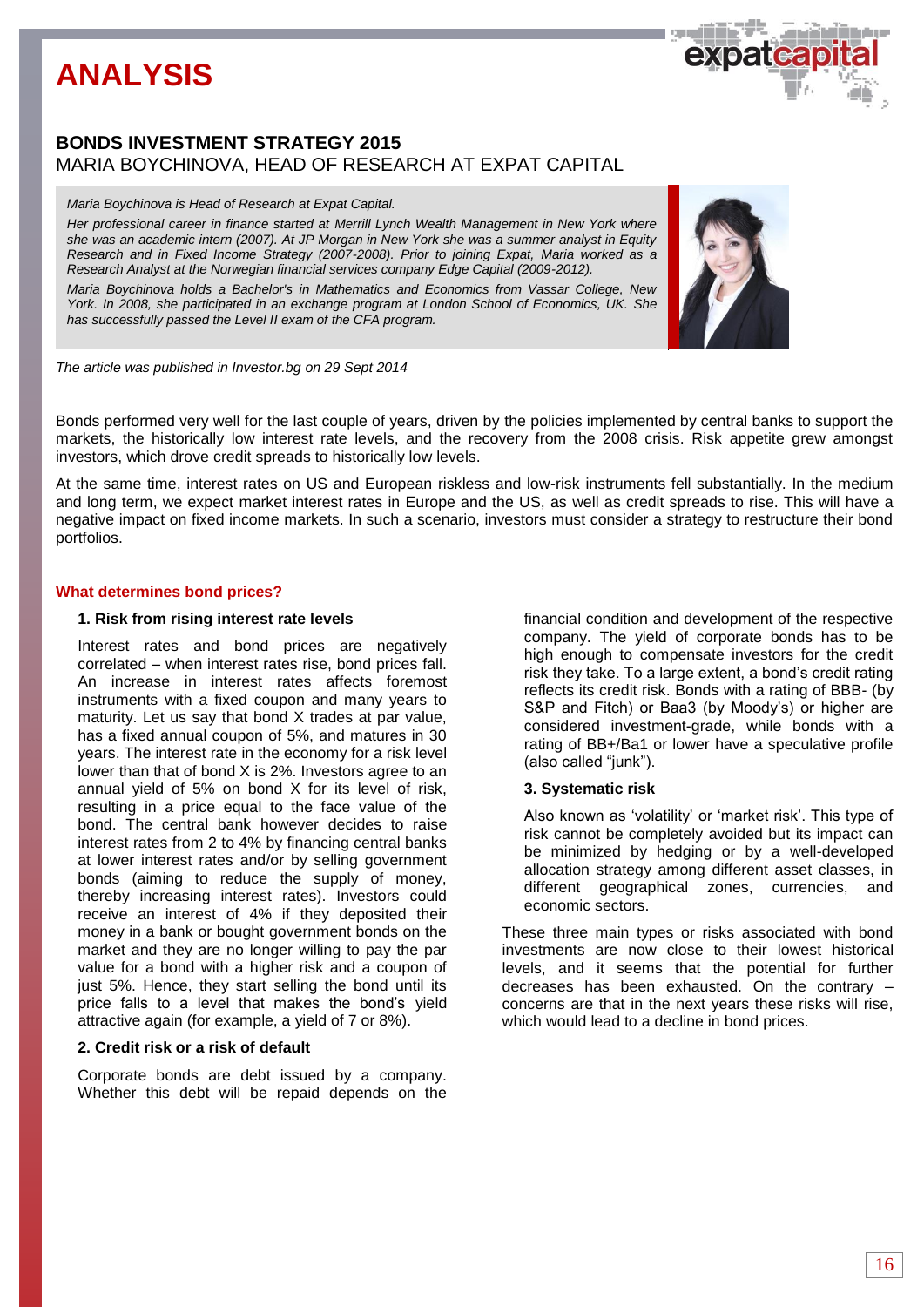

### **When will central banks increase interest rates?**

One of the most discussed economic topics in 2014 is the future interest rate policy of central banks. It is expected that interest rates will be raised first in the U.S., where economic fundamentals have greatly improved, and the Federal Reserve has not increased rates since May 2006.

Every quarter, the Federal Reserve publishes its expectations for the benchmark interest rates. The June 2014 report showed that most members of the Federal Open Market Committee expect the benchmark federal funds rate to reach 1.00-1.25% by the end of 2015. At the moment, the target level is between 0.0% and 0.25%. Increasing the interest rate level in the U.S. will most likely have a negative impact on fixed income instruments because of the reasons described in the example above. For some time, the real rate of return (the nominal rate adjusted for inflation) of the 5-year U.S. treasuries has been negative – another indication that nominal interest rates will be raised until real interest rates become positive again.

A change in interest rates affects long-term bonds the most. Every bond has a characteristic called duration which measures its sensitivity towards changes in interest rates. The longer a bond's time to maturity is, the higher its duration is. The higher the duration, the larger the change in the bond's price is for a given change in interest rates. For example, consider a bond with a modified duration of 5 (maturity in approximately 6 years). All else equal, if the interest rate level rises by 1%, its price will fall by 5%.





*Source: U.S. Department of the Treasury*

### **Is there a bubble in the speculative bond market?**

Over the past few years we notice a stronger investors' interest towards riskier assets, including speculative bonds. There are many reasons for that, among which are: a search for higher yields in a period of extremely low interest rates in the economy; a global recovery from the financial crisis; improvement of the economic indicators; improvement of the companies' financial performance. This investors' interest resulted in credit spreads reaching historically low levels.

The credit spread represents the difference between the yield of two bonds with different levels of credit risk but identical other characteristics (maturity, currency, etc.) At present, the credit spread of the high-risk bonds in the U.S. is close to its historic low for the last 18 years. This can be interpreted as an indication for a speculative bubble in the high-risk bond market. If the credit spread rises to its average historical levels, this would result in a substantial and most likely sharp fall in the prices of bonds with ratings below investment grade.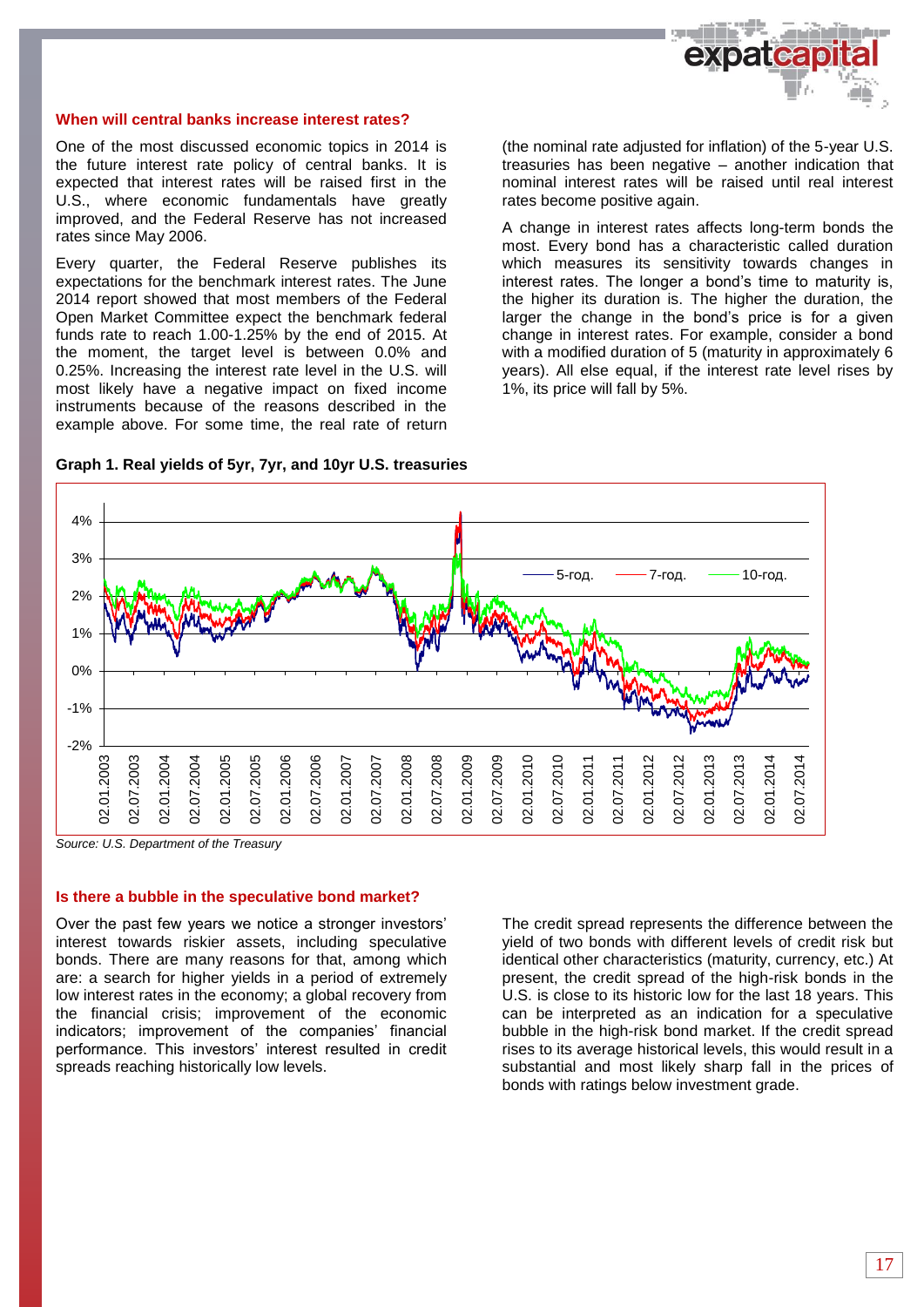

**Graph 2. Credit spread of high-yield bonds in the U.S. according to data from the Merrill Lynch US High Yield Master II Index (BofA Merrill Lynch US High Yield Master II Option-Adjusted Spread)**

#### *Source: Federal Reserve Economic Data*

#### **How can investors protect themselves from changes in the bond market?**

History shows that after certain periods of time market crashes happen. The economic and financial problems in Europe have not been resolved yet with Portugal's banking failure being the most recent example. Tensions in Ukraine and the Middle East are mounting. Volatility and uncertainty will increase in the next 12 months, but we do not expect a new financial or economic crisis in the United States or in Europe. Nevertheless, we think that we will gradually start to observe a rise in interest rate levels and an increase in credit spread towards their levels from the beginning of 2012. In periods of market uncertainty, we usually notice a 'flight to quality'.

In such a scenario of market development, we recommend that bond investors follow some main principles:

#### **1. Lower portfolio duration**

Bonds with a shorter maturity are usually better protected from rising interest rates because even if they experience a temporary fall in price, they can still be held to maturity. Meanwhile, investors get their coupon payments, while the bond's price gradually moves towards par value on the maturity date.

#### **2. Investments in bonds with floating coupon rates**

These are bonds whose coupons are not fixed but depend on the market's interest rate. For bonds issued in U.S. dollars, coupons of such bonds are usually formed on the basis of the yield of U.S. treasuries with an identical maturity; the interest rate at which a depository institution lends funds to another depository institution overnight (federal funds rate); or the U.S. Dollar Libor plus a fixed margin.

#### **3. Investments in money market funds**

These are mutual funds investing in short-term debt securities (for example U.S. treasuries). These instruments reduce investors' exposure to credit and market risks. According to Vanguard, the average annual return of such funds in the United States for the last 10 years has been 1.35%.

#### **4. Switch towards issuers with a high credit rating**

The yields of non-investment grade bonds at the moment do not offer investors a premium high enough to compensate them for the credit risk taken. Credit spreads have reached historically low levels in a period of political and economic uncertainty in many regions of the world. In such an environment, it is better to look for investments in issuers with a high credit rating and an improving financial performance.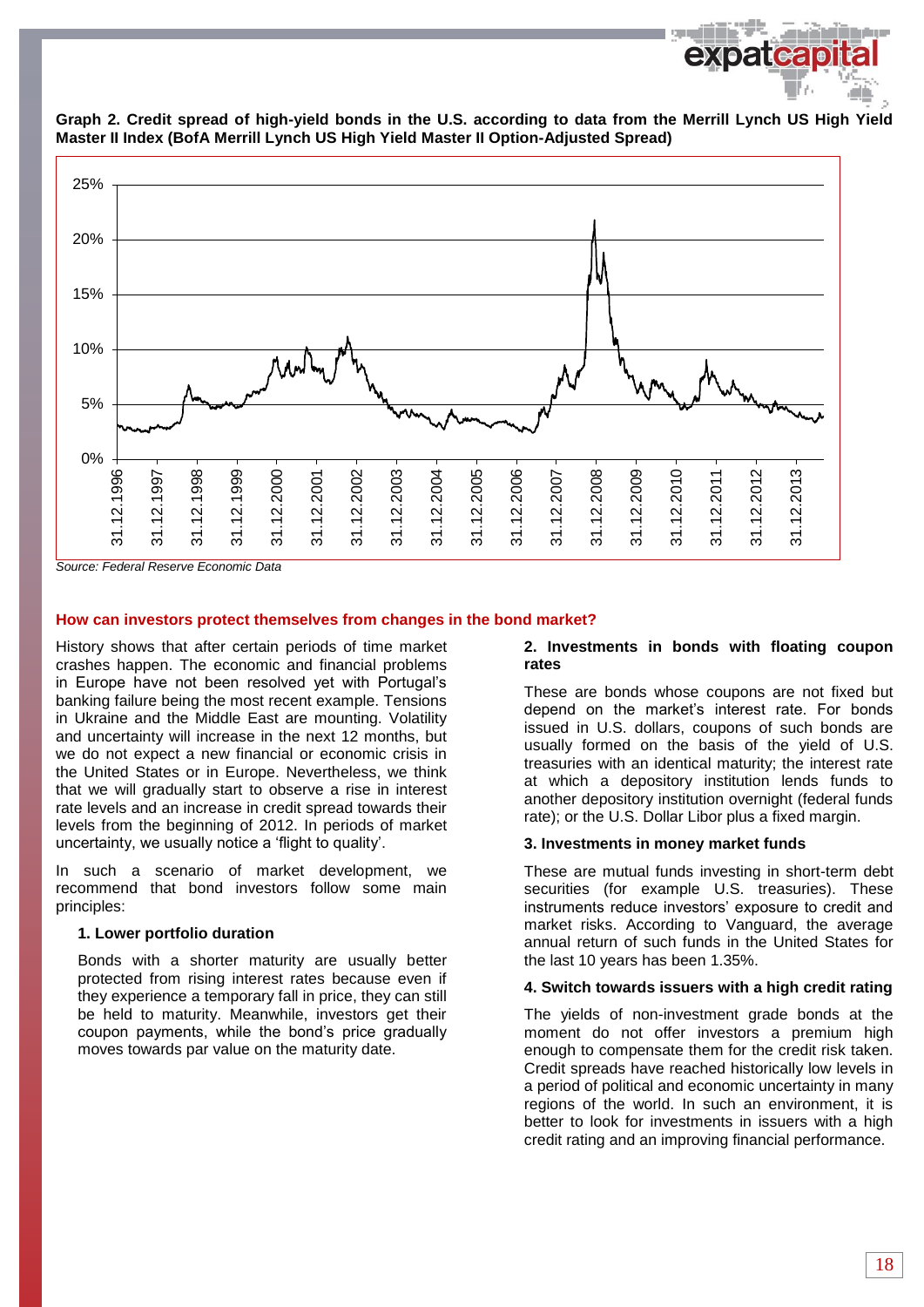

### **5. Portfolio diversification**

The good diversification improves the overall performance of a portfolio. This means a balanced exposure towards different instruments, industries, and currencies.

When expecting a rise in interest rate levels, a moderate exposure towards the stock market can be a good strategy. Historical performance of the S&P 500 index shows that the stock market performs well after an interest rate increase – on average, the index has returned 31% for the three-year period after the beginning of an interest rate increase.

### **Table 1. S&P 500 performance after an interest rate increase in the U.S.**

| <b>Beginning</b><br>of the   | Yields from the moment of the<br>increase |                              |                                |  |  |
|------------------------------|-------------------------------------------|------------------------------|--------------------------------|--|--|
| interest<br>rate<br>increase | until<br>12m.<br>after<br>that            | until 24<br>m. after<br>that | until<br>12m.<br>after<br>that |  |  |
| 16.07.1971                   | 8.4%                                      | 6.6%                         | $-18.8%$                       |  |  |
| 16.08.1977                   | 5.7%                                      | 10.6%                        | 25.2%                          |  |  |
| 21.10.1980                   | $-8.9%$                                   | 5.5%                         | 25.9%                          |  |  |
| 22.03.1984                   | $-14.3%$                                  | 48.9%                        | 90.3%                          |  |  |
| 04.12.1986                   | $-11.5%$                                  | 7.4%                         | 38.9%                          |  |  |
| 30.03.1988                   | 13.3%                                     | 31.7%                        | 45.4%                          |  |  |
| 04.02.1994                   | 1.9%                                      | 35.3%                        | 68.0%                          |  |  |
| 30.06.1999                   | $-6.0%$                                   | $-10.8%$                     | $*$ -27.9%                     |  |  |
| 30.06.2004                   | -4.4%                                     | 11.3%                        | 31.8%                          |  |  |
| Average<br>vield             | 3.7%                                      | 16.3%                        | 31.0%                          |  |  |

*Source: Fisher, Ken. Debunkery.*

*\* The period after 30.06.1999 includes the U.S. market crash due to the dot-com bubble which burst in early 2000, while prices continued to fall during 2001*

A rise in interest rates in an economy usually comes with strengthening of the domestic currency. Thus, during a possible increase of interest rates in the U.S. in 2015, investors who have previously turned Eurodenominated investments into U.S. dollardenominated will probably realize foreign exchange gains.

For additional portfolio diversification, investors can add to their portfolios an exposure towards gold and oil – two sectors which in the past have had a good performance in times of market uncertainty.

### **6. Hedging**

There are financial instruments which are negatively correlated with the bond market – when bond prices fall, these instruments rise. An example of such an instrument is ProShares Short High Yield ETF, which takes short positions against the U.S. speculative bond market. The performance of this fund is inversely related to the performance of the Markit iBoxx \$ Liquid High Yield Index – an index of liquid bonds with a non-investment grade credit rating, denominated in U.S. dollars. Currently, the price of ProShares Short High Yield ETF is at its lowest since the inception of the fund in 2011 because of the strong performance of the high-risk dollardenominated corporate bonds sector.

### **7. A selection of undervalued bonds**

There are bonds on the fixed income market that offer a higher credit risk premium than the average premium for similar instruments. The attractive yield is normally linked to worsened performance and an expected downgrade of the company's credit rating. For some bonds, however, there is no objective reason for the more attractive credit spread. We believe that these bonds are undervalued and we expect a rise in their price.

*\* The article has analytical nature and is not a recommendation for purchase or sale of securities.*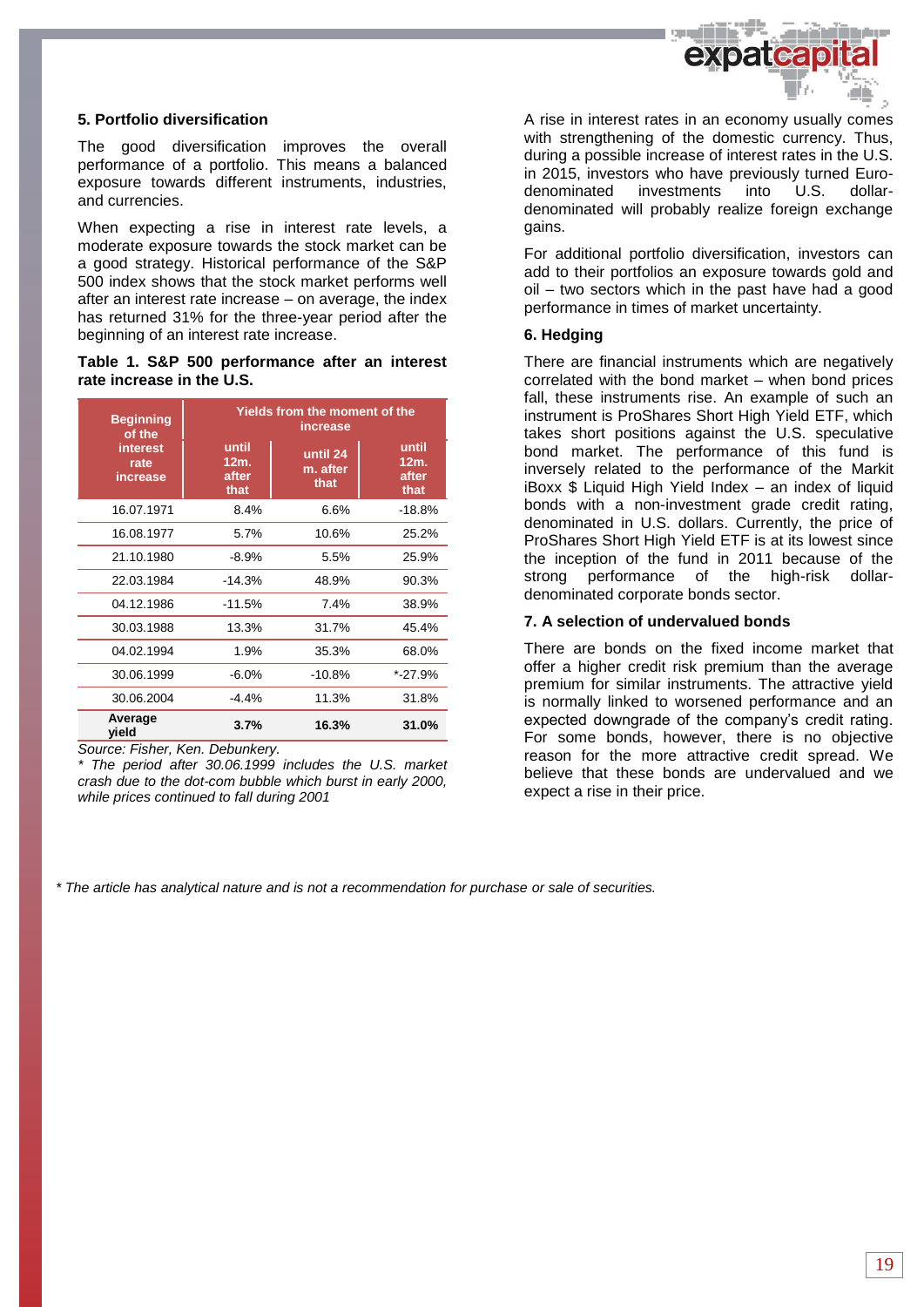# **GUEST COMMENT**

### **BULGARIA STUCK IN LOW GEAR ON EUROPE'S ECONOMIC TRACK** GEORGI ANGELOV

*Georgi Angelov is a Senior Economist at the Open Society Institute in Sofia and a Coordinator of the Macro Watch initiative of the Institute. He is also a Member of the Board of the Bulgarian Macroeconomic Association, and a Member of the Consultative Council of the Bulgarian National Bank. Previously, he had worked as a researcher at the Institute for Market Economics.* 

*He has published numerous analyses and articles about tax and fiscal policy and the budget,*  economic reforms and development, etc. He is a co-author of the books "Bulgaria in International *Rankings", "Anatomy of Transitions", "The State against the Reforms". Mr. Angelov has a Bachelor's degree in Finance from the University of National and World Economy (Sofia).*

*The article was published in the Open Society Institute's edition Politiki.bg*

The European convergence motor has not stopped working even in these bad times for the European economy. The poor new member states of Eastern Europe are managing to make progress even in the most difficult times for the Eurozone. This proves that convergence is not simply a temporary result, but a real structural achievement working even in troubled times.

One may ask: *Why does the economy matter?* Why bother with it, why are we not interested only in the quality of life in a given country? And this is right, to a certain degree. Achieving a good standard of living and high quality of life is the most important thing indeed. However, history teaches us that the good standard of living requires a good economy. Without a stable, prospering and growing economy the unemployment rate is high, poverty and inequality increase, consumption is limited, budgets have fewer possibilities to fund public services, thus the health and educational achievements deteriorate. In short – there is no quality life without the economy. Greece is a typical example – in spite of the severe economic crisis several years ago it seemed the country could maintain a good standard of living. A bad economy, but a good standard of living. Greece was even given as an example that the economy does not matter, what is important is how you live. Yes, but this is not sustainable. A sinking economy, a sharp increase of the unemployment rates, bankruptcy of the state and the social systems – it all gradually starts to influence the quality of life indicators. In the last year alone, Greece lost 5 percent points of its quality of life evaluation. In other words, the drop in the economy is gradually getting to the standard of living, though 1-2 years later.

This is why the economy should be carefully observed. This allows us to see the changes in the foundation on which the living conditions of a country are built. This applies not only to a deterioration, but to an improvement, too. When the economy improves sustainably, then the quality of life will ultimately follow the trend, though with a certain delay. The economy is also a measure of the degree to which the reforms related to the quality of governance and the institutions in a given country are working. If the institutions improve, this will result in better economic indicators.

### **The 2012-2013 Eurocrisis**

After in 2008 the Eurozone economy marked a considerable delay and in 2009 – a deep recession, in 2010 and 2011 the situation started improving with economic growth of 2% and 1.6% respectively. However, at the end of 2011, as well as during most of 2012 and 2013, the Eurozone was faced with a huge challenge – the doubt that the single European currency may collapse. This doubt over the ability of Europe to counteract the crisis (together with the political indecisiveness, contested elections in key countries, changes of governments and leaders) led not only to capital outflows and a drop of the euro, but also to a continuous recession which hit a number of countries of the Eurozone. In this way, after the global financial crisis Europe was affected by an internal financial crisis. This is clearly evident in the new edition of the Catch Up Index and most of all  $-$  in the economy trends. Most countries of the Eurozone mark a drop in terms of their indicators (only Germany and Estonia rank higher in the last year). It is no surprise that Greece lost 7 positions in the economy ranking in two years (from 2011 to 2013), Portugal is in the same situation, whereas Cyprus is at their heels with a drop of 6 positions in the ranking for this year only. Then Malta comes – deterioration of 4 positions for two years, and Ireland – of 3.

In the last year, however, Ireland has managed to stop the sinking since the decisive reforming measures of their government succeeded in bringing back the economic growth, stabilizing the financial system, and placing the state deficit and debt under control. Ireland became the first country of the Eurozone that went out of the bailout programme of the EU and the IMF and is now coping on its own, without relying on permanent loans. In this sense, the stable evaluation of Ireland for 2013 compared with 2012 is an important indication that the country is no more in a regime of global fall, and the Catch Up Index reflects accurately the development.



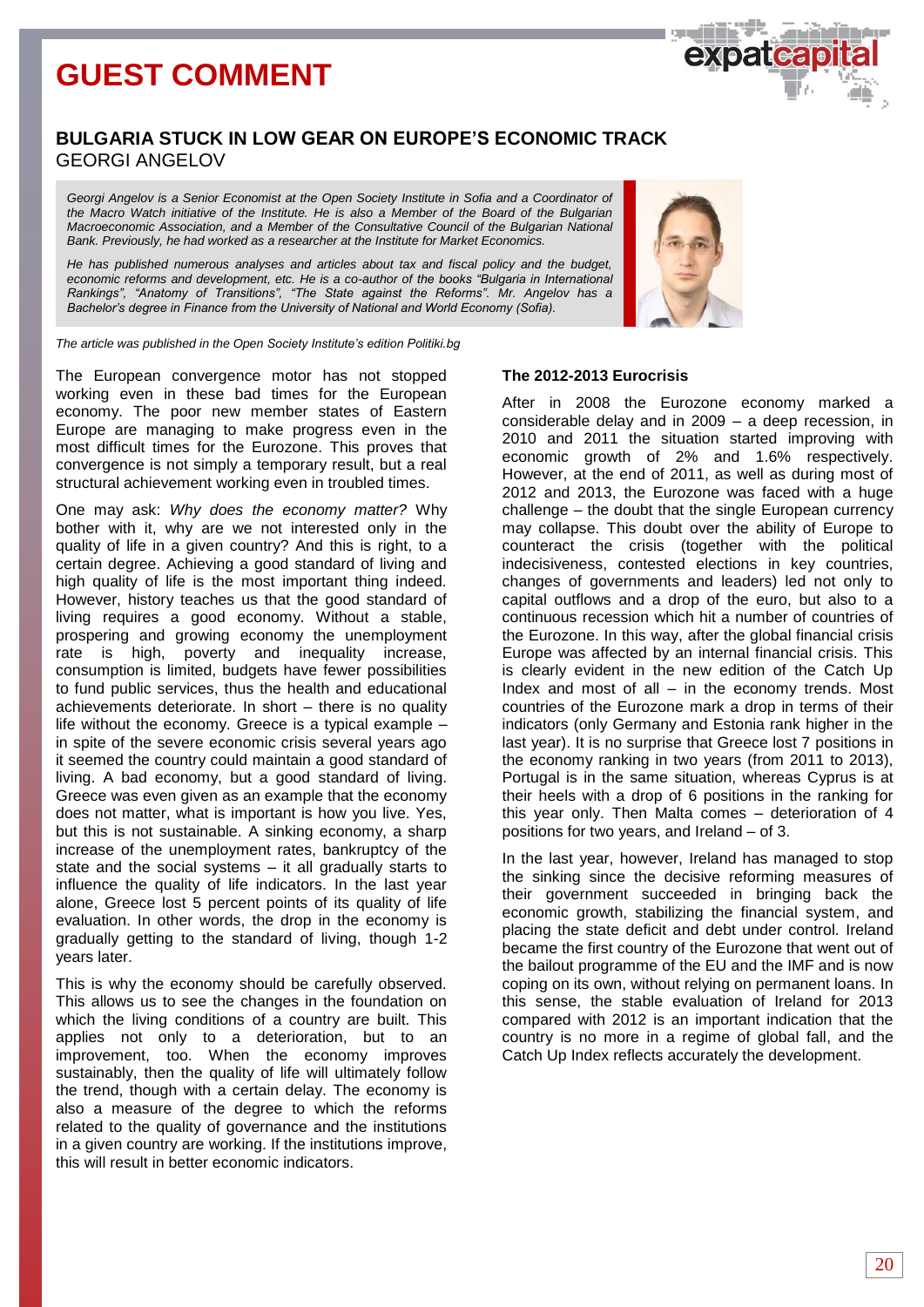

Cyprus is in exactly the opposite position because the country was hit by a severe financial and economic crisis in 2013, and the deterioration in the ranking of this country happened in the past year indeed. Remember that it was in 2013 that the biggest banks in Cyprus went bankrupt and since the country was heavily indebted anyway, it could not afford to save them (and the banks themselves were so large for the capacity of the Cypriot economy that it was impossible to save them). Thus, only the small depositors were protected, and the rest suffered massive losses.

In addition, in order to prevent panic and the mass capital outflows, the country introduced capital controls and restrictions on payments and drawings, which had a negative effect on the economy, as well as on the image of Cyprus as an offshore center.

### **The Catching-up**

Despite all difficulties in the Eurozone, which spread to our region too, we must note the fact that the new member states are coping relatively better in these hard times. Only one new member state has gone down the ranking in the last year, and this is Slovenia. In other words, while the old members – especially those of the Eurozone – have worse economic indicators, the new members reverse this trend. The Baltic countries – Lithuania, Latvia and Estonia – are the leaders, but the Visegrad Four also make progress in general (Poland, the Czech Republic and Hungary advance, whereas Slovakia remains in the same position). Even the new member states with the worst results show no deterioration, but keep their positions in the ranking - Bulgaria, Romania, Croatia, Slovakia. As we have already mentioned, Slovenia is the only exception in the group of the new member states, but it only makes the achievement of the region stand out.

In any case, the European convergence motor has not stopped working even in these bad times for the European economy. The poor new member states of Eastern Europe manage to make a progress even in the most difficult times for the Eurozone. They prove that convergence is not simply a temporary result from the easy money and the pre-crisis artificial prosperity bubble, but a real structural achievement working even in troubled times. Some new member states are already overtaking old member states in terms of economic indicators – for instance, the Czech Republic is already richer than Portugal, and Slovakia – than Greece. Very soon, when we have the new data of Eurostat for 2013, at least 1-2 new member states will probably find themselves ahead of Greece and/or Portugal, and the Czech Republic is soon likely to overtake Cyprus in terms of income.

Of course, the good news has a negative shade too, because it is the countries lagging most badly behind by the economy indicators (Bulgaria, Romania and Croatia) that have failed to mark progress during the past year.

However, they have not completely stopped their development – the evaluation of these countries in comparison with 2011 improves too, by 1 to 2 percentage points. In practice, the whole of new Europe gives the green light for the improvement in the economy evaluation in comparison with 2011, once again with the exception of small Slovenia, which suffers the pressure of a problematic banking system, losing public enterprises and ineffective budget spending.

> *The poor new member states of Eastern Europe manage to make a progress even in the most difficult times for the Eurozone.*

The worse results of Bulgaria, Romania and Croatia are not really surprising – especially when we have in mind that these countries are also at the bottom in term of the institutional indicators (governance and democracy). It stands to reason that we are catching up when the respective internal conditions are available, i.е. reforms ensuring a good environment for economic development.

### **Energy Focus**

If we take the topical subject of energy and energy dependence, we can clearly show what distinguishes the reforming countries, which improve their institutions, from the passive ones – like Bulgaria, for example. The Baltic countries, Bulgaria and other EU countries are dependent upon the import of natural gas. Actually, most EU countries are completely or partially dependent upon the import of natural gas, including Spain, Portugal, Austria, Germany, France, Belgium, etc. In other words, most countries have one and the same problem. This is the similarity. The difference lies in the way they handle this problem. The data show that Bulgaria has one of the highest delivery prices of natural gas in the EU, whereas other countries – although also dependent on import – have far lower price levels. We may say the price of natural gas in Bulgaria is with 20-25% higher than the one in Austria, Belgium, Spain and Portugal according to the latest data of the European Commission. Where does this difference come from?

In fact the answer is relatively simple. Many EU countries depend on imports, but not from one supplier. To put it another way, Bulgaria is not just dependent on imports, it is dependent on the imports from a monopoly supplier (Gazprom) and cannot import from another supplier due to the lack of infrastructure and gas pipelines providing an alternative. In most EU countries the dependency on imports is restricted since many gas suppliers compete to offer gas – and this clash of competitors leads to lower price levels.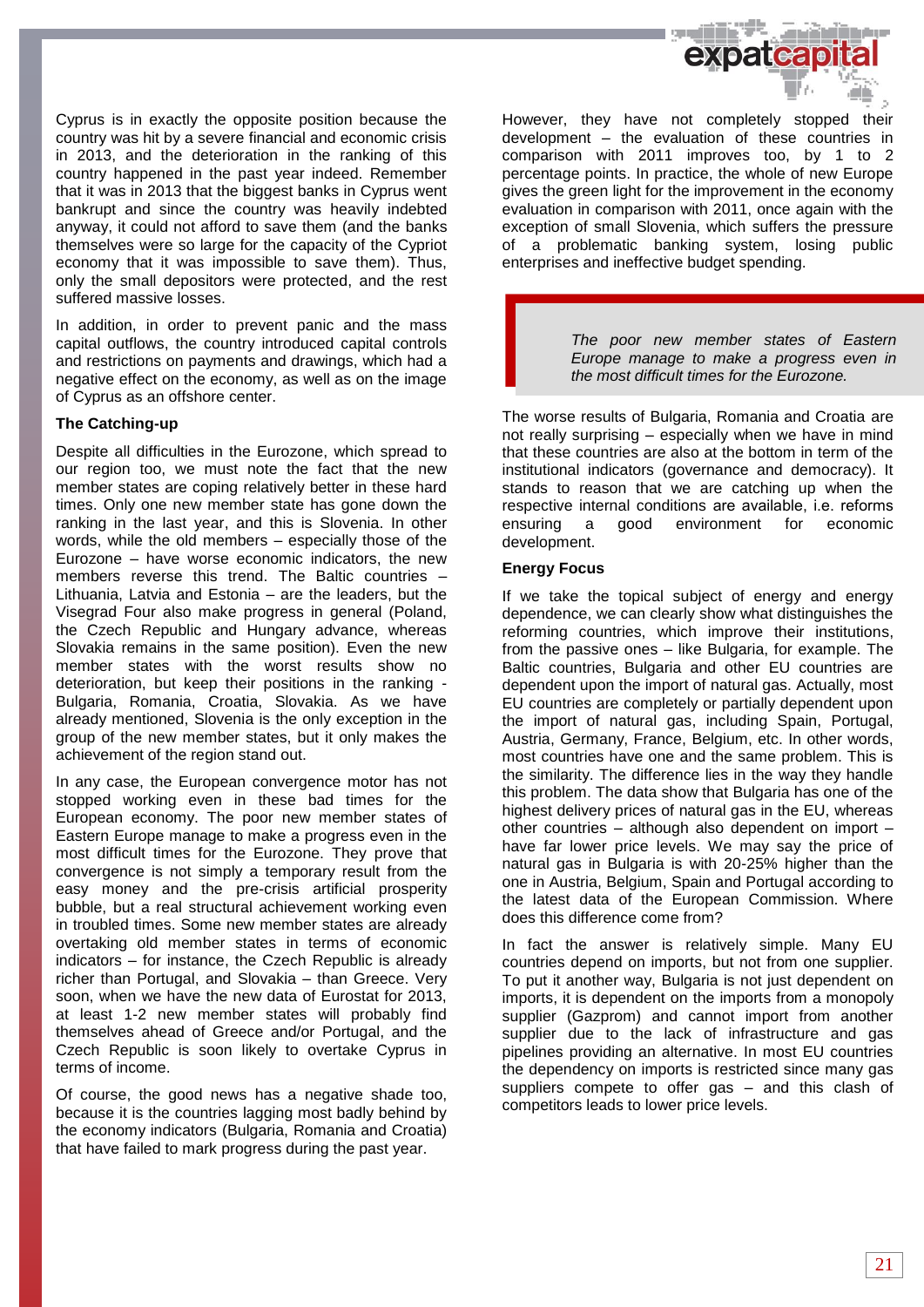

Europe imports gas not only from Russia, but from Norway and Algeria, too, there is also own production (Holland, Denmark and England), as well as imports from other exporters by sea through liquefied gas terminals. Apparently, if there had been the will in the last decades (even in the last years), Bulgaria could have also developed the necessary infrastructure allowing access to alternative sullies. Here this did not happen, although it happened in most of the other countries.

The EU invests heavily in liquefied gas terminals, which allow even countries completely dependent on Russia (such as the Baltic ones) to start receiving alternative supplies (the first terminal is almost ready). Bulgaria has neither taken part in such a project, nor has a pipeline for this type of gas. Even projects with secured funding of 5 years ago – such as the connection with Greece or Romania – are extremely delayed, and others are still in the negotiation phase.

Ultimately, after another crisis between Ukraine and Russia, the EU will most probably make Bulgaria accelerate the respective infrastructural projects, too, and as a result the differences in the prices in the different EU countries will gradually decrease, and our country will have a real alternative. However, where is the difference? Some countries have already solved this problem and enjoy the benefits; others – like Bulgaria – will resolve it with an enormous delay and only under external pressure. This is so for many other reforms as well. Then it is no surprise that some countries go ahead with the reforms and get quickly rich, while Bulgaria is bringing up the rear.

*More information on 'The Catch Up Index' study may be found o[n http://thecatchupindex.eu/TheCatchUpIndex/](http://thecatchupindex.eu/TheCatchUpIndex/)*